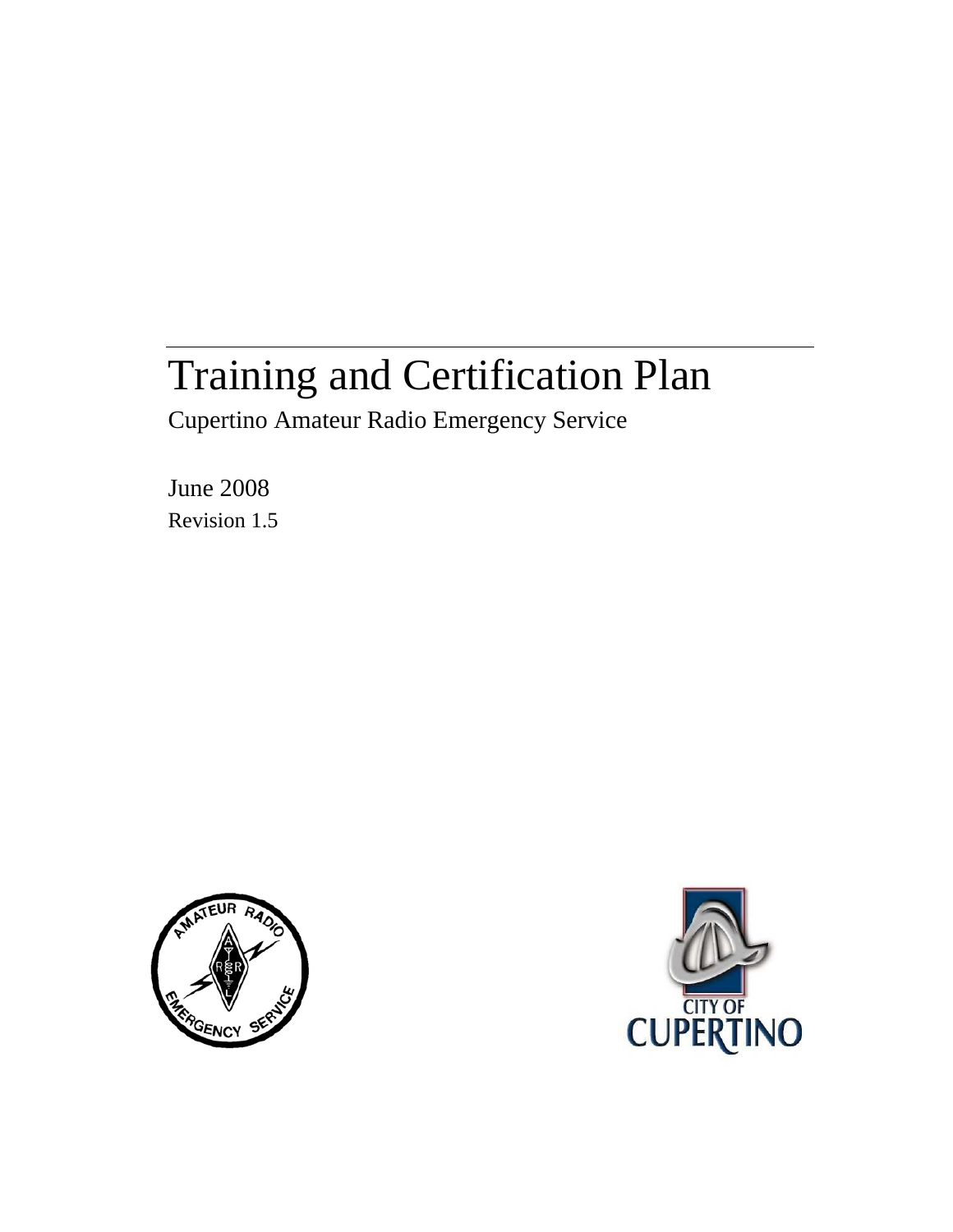# **Table of Contents**

| 1              |            |                        |        |
|----------------|------------|------------------------|--------|
|                | 1.1        |                        |        |
|                | 1.2        |                        |        |
|                | 1.3        |                        |        |
|                | 1.4        |                        |        |
|                | 1.5        |                        |        |
|                | 1.6        |                        |        |
| $\overline{2}$ |            |                        |        |
|                | 2.1        |                        |        |
|                | 2.2        |                        |        |
|                | 2.3        |                        |        |
|                | 2.4        |                        |        |
|                | 2.5        |                        |        |
|                | 2.6        |                        |        |
|                | 2.7<br>2.8 |                        |        |
|                |            |                        |        |
| $\mathbf{3}$   |            |                        |        |
|                | 3.1        |                        |        |
|                | 3.2        |                        |        |
|                | 3.3        |                        |        |
| 4              |            |                        |        |
|                | 4.1        |                        |        |
|                | 4.2        |                        |        |
|                | 4.3        |                        |        |
| 5 <sup>5</sup> |            |                        |        |
|                | 5.1        |                        |        |
|                | 5.2        |                        |        |
|                | 5.3        |                        |        |
| 6              |            |                        |        |
|                | 6.1        |                        |        |
|                | 6.2        |                        |        |
|                | 6.3        |                        |        |
| 7              |            | <b>TRAINING FORMS.</b> | $.7-1$ |
|                | 7.1        |                        |        |
|                | 7.2        |                        |        |
|                | 7.3        |                        |        |
| 8              |            |                        |        |
|                | 8.1        |                        |        |
|                | 8.2        |                        |        |
|                | 8.3        |                        |        |
|                | 8.4        |                        |        |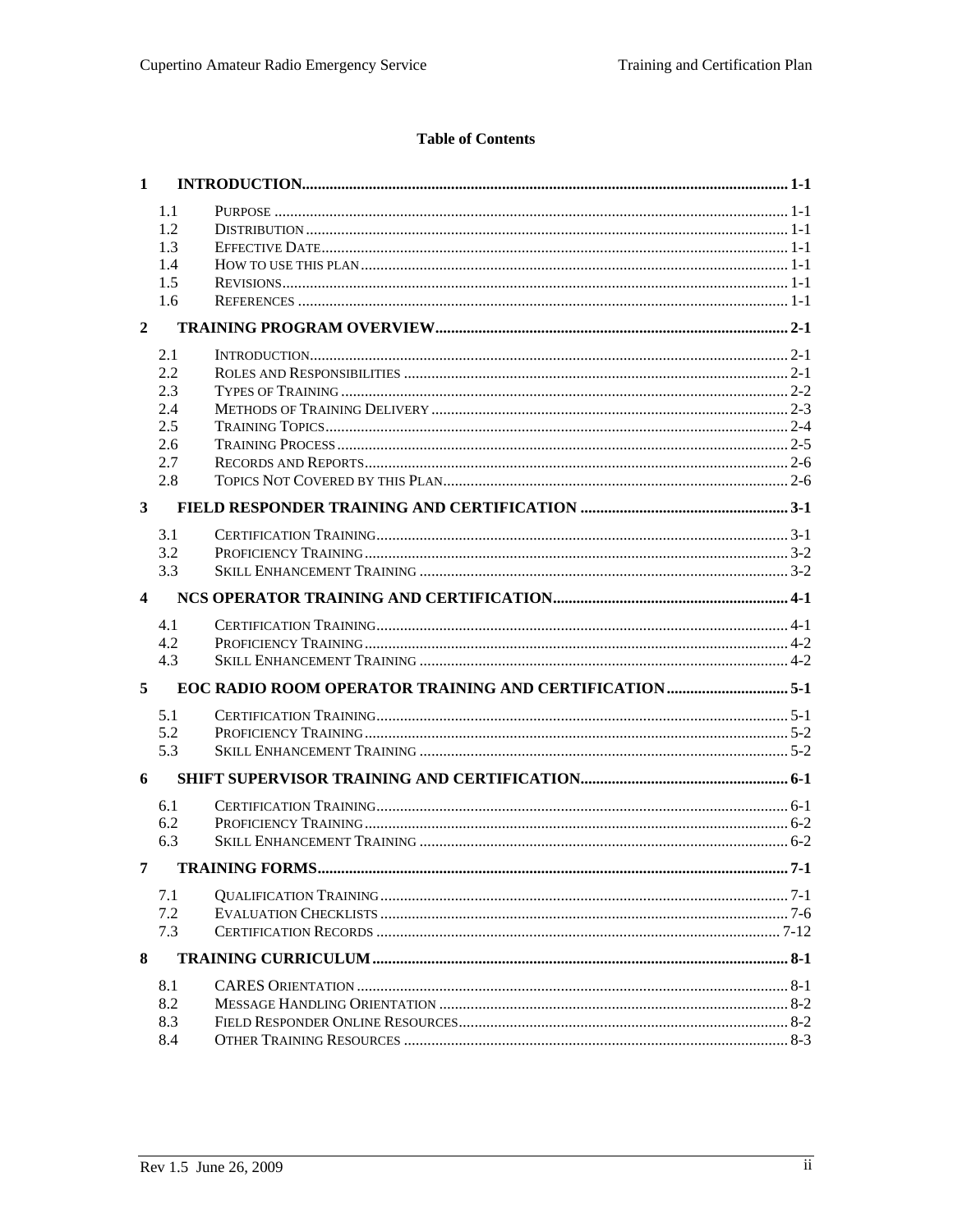# **Tables**

# **Revision**

| <b>Revision</b> | Date     | <b>Comments</b>                                             |
|-----------------|----------|-------------------------------------------------------------|
| 1.0             | 08/27/02 | 1 <sup>st</sup> Release                                     |
| 1.0.1           | 9/4/02   | Minor corrections                                           |
| 1.0.2           | 9/28/02  | Minor corrections                                           |
| 1.1             | 2/9/03   | Minor corrections (1.1). Finalized criteria, All positions, |
|                 |          | Section 7.                                                  |
| 1.2             | 8/2/03   | Update to on-line training resources, Section 8             |
| 1.3             | 1/2/04   | Restructured requirements between Certification plans       |
| 1.4             | 12/15/04 | Removed requirement #26, #45                                |
|                 |          | Modification to #16; must be an in-Field Drill.             |
|                 |          | Modification to the Evaluation Checklist, added "Approved"  |
|                 |          | By" sign-off.                                               |
| 1.5             | 6/7/08   | Added references to ICS classes for Field Responder; Packet |
|                 |          | <b>Operations for Radio Room Operator</b>                   |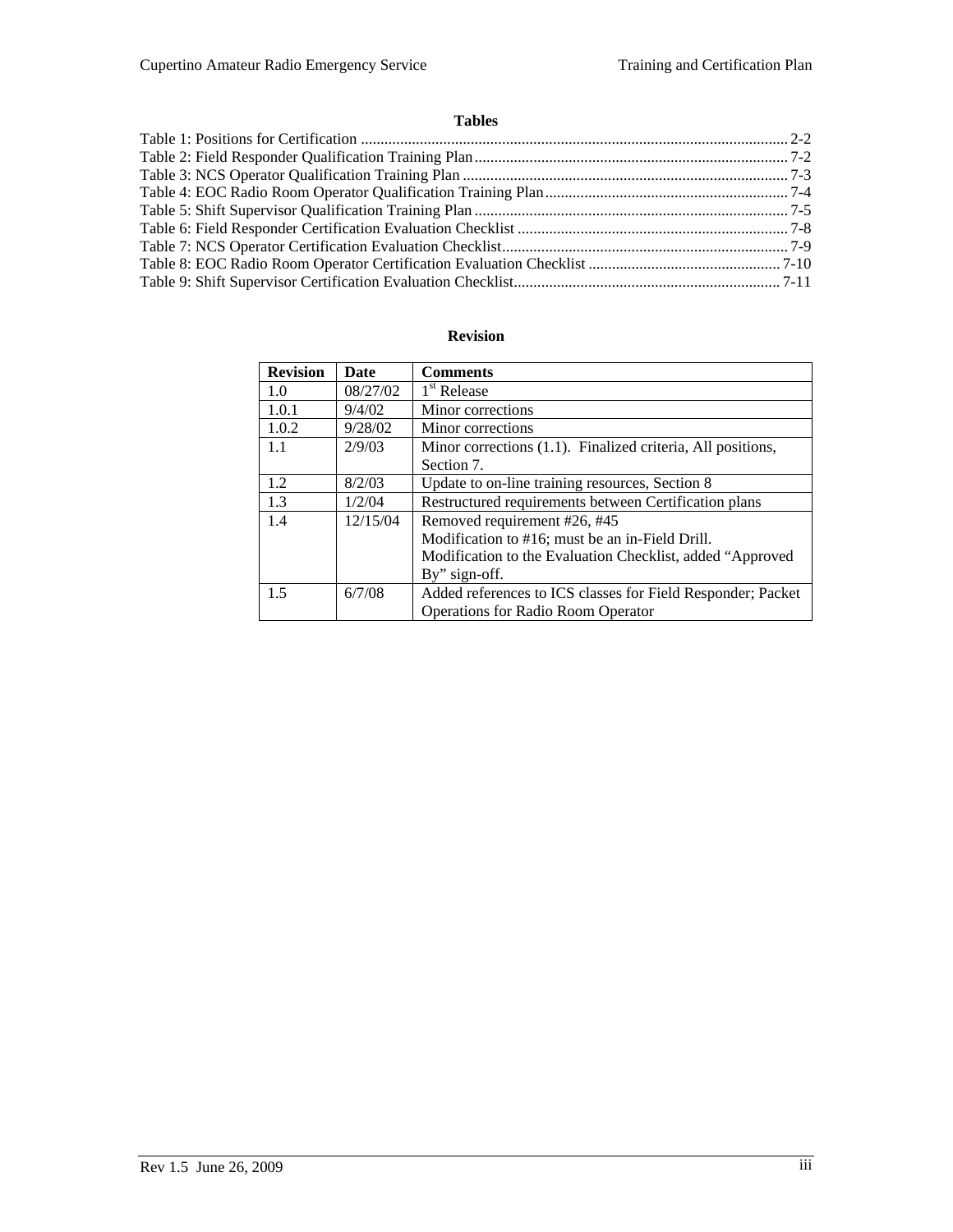# **1 Introduction**

| 1.1 | <b>Purpose</b>        |                                                                                                                                                                                                                                                                                                          |  |  |
|-----|-----------------------|----------------------------------------------------------------------------------------------------------------------------------------------------------------------------------------------------------------------------------------------------------------------------------------------------------|--|--|
|     |                       | This document describes how the Cupertino Amateur Radio Emergency Service<br>(CARES) organization will conduct its training operations to building member<br>skills proficiency in support the CARES' mission.                                                                                           |  |  |
|     |                       | It describes both the areas in which CARES members must train as well as the<br>methods CARES will use to accomplish its training objectives.                                                                                                                                                            |  |  |
| 1.2 | <b>Distribution</b>   |                                                                                                                                                                                                                                                                                                          |  |  |
|     |                       | This plan is distributed to and used by several groups. The CARES organization<br>will use this plan as the basis for describing the training we must pursue and<br>how we will obtain it. It will also provide CARES members with training<br>procedures.                                               |  |  |
|     |                       | This plan will be distributed to emergency preparedness personnel in the City of<br>Cupertino and other served agencies and organizations. The intent is for these<br>entities to understand CARES' training objectives and make recommendations<br>on other training topics that CARES should consider. |  |  |
| 1.3 | <b>Effective Date</b> |                                                                                                                                                                                                                                                                                                          |  |  |
|     |                       | This plan is effective September 1, 2002. Updates to this plan will be<br>distributed as required by CARES.                                                                                                                                                                                              |  |  |
| 1.4 | How to use this plan  |                                                                                                                                                                                                                                                                                                          |  |  |
|     |                       | This plan includes information that is useful by the entire CARES organization.                                                                                                                                                                                                                          |  |  |
|     |                       | New and existing members should use this plan to understand the areas in<br>$\bullet$<br>which CARES must be proficient and to perform personal, self-assessments<br>of their own skills.                                                                                                                |  |  |
|     |                       | The CARES leadership will use this plan to schedule different training<br>٠<br>activities that meet the CARES training objectives.                                                                                                                                                                       |  |  |
| 1.5 | <b>Revisions</b>      |                                                                                                                                                                                                                                                                                                          |  |  |
|     |                       | CARES will review this plan on a periodic basis. Changes to this document<br>(either individual pages or in its entirety) will be distributed to all members and<br>served agencies.                                                                                                                     |  |  |
| 1.6 | <b>References</b>     |                                                                                                                                                                                                                                                                                                          |  |  |
|     |                       | <b>CARES Standard Operating Procedures, Rev 3.0, September 2002</b><br>1.                                                                                                                                                                                                                                |  |  |
|     |                       | Planning for Large-Scale Disasters, Fire Command 2D, 1/23/94<br>2.                                                                                                                                                                                                                                       |  |  |
|     |                       | How to and Why, excerpts from a workshop sponsored by the Santa Clara<br>3.<br>Regional Industrial Preparedness Teams and Santa Clara County<br>Emergency Managers Association, 11/1/90                                                                                                                  |  |  |
|     |                       | Table-top Drill, author unknown, date unknown<br>4.                                                                                                                                                                                                                                                      |  |  |
|     |                       | 5.<br>Air Traffic Technical Training, FAA Order 3120.4J, July 30, 1998                                                                                                                                                                                                                                   |  |  |
|     |                       |                                                                                                                                                                                                                                                                                                          |  |  |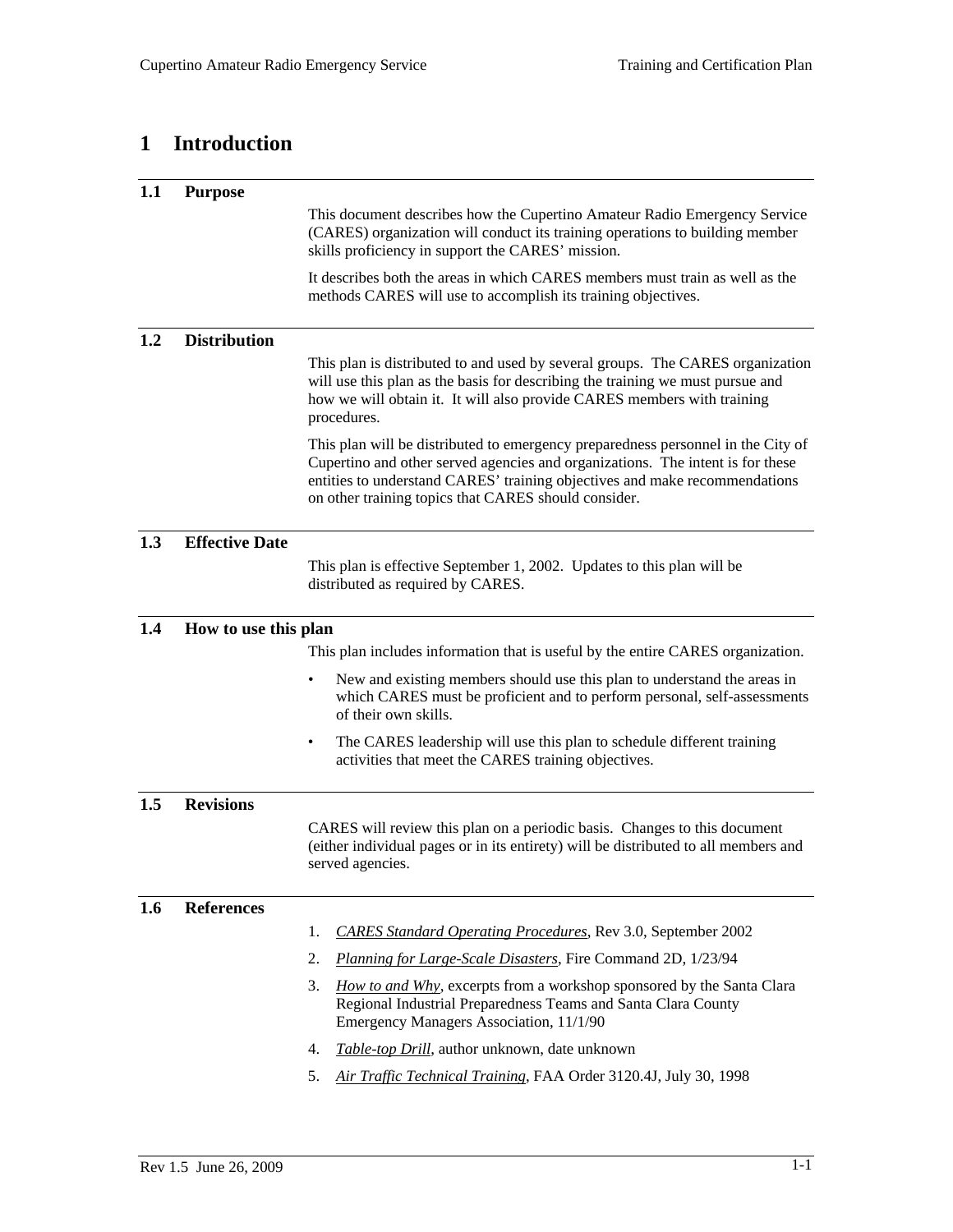# **2 Training Program Overview**

## **2.1 Introduction**

A training program represents a goal for an organization that is accomplished through progressively more challenging training and exercises that result in readiness. This form of long-range planning for training re-enforces the essential parts of an emergency management program, that is:

- Commitment of management
- Familiarity with techniques
- Operating skills
- Confidence in results
- Positive anticipation of the next exercise

# **2.1.1 Aligning with the Mission**

The mission of Cupertino ARES is to maintain and train Amateur Radio volunteers capable of providing professional emergency communications, increasing the City's emergency response effectiveness, and speeding the recovery effort.

The activities outlined in this plan directly support this mission.

# **2.1.2 Objectives**

The CARES training objectives are:

- 1. Develop and maintain an organization training plan that continues to meet CARES' current operational requirements.
- 2. Provide the structure and opportunity for all CARES members to advance their overall skills and readiness.

# **2.2 Roles and Responsibilities**

# **2.2.1 Training Requirements**

The CARES Emergency Coordinator (EC), Assistant Emergency Coordinators (AEC), and the City of Cupertino's Emergency Preparedness Coordinator are responsible for identifying and reviewing CARES tasks and training requirements.

# **2.2.2 Training Development**

The EC will designate a Training Coordinator who, along with other interested CARES members, will develop one or more elements of the training program, review it with the CARES EC Staff, and approve it for delivery.

# **2.2.3 Training Delivery**

Any CARES member interested and qualified in delivering training is eligible to do so. Additionally, CARES may go outside the organization to bring in Subject Matter Experts to deliver elements of the training program.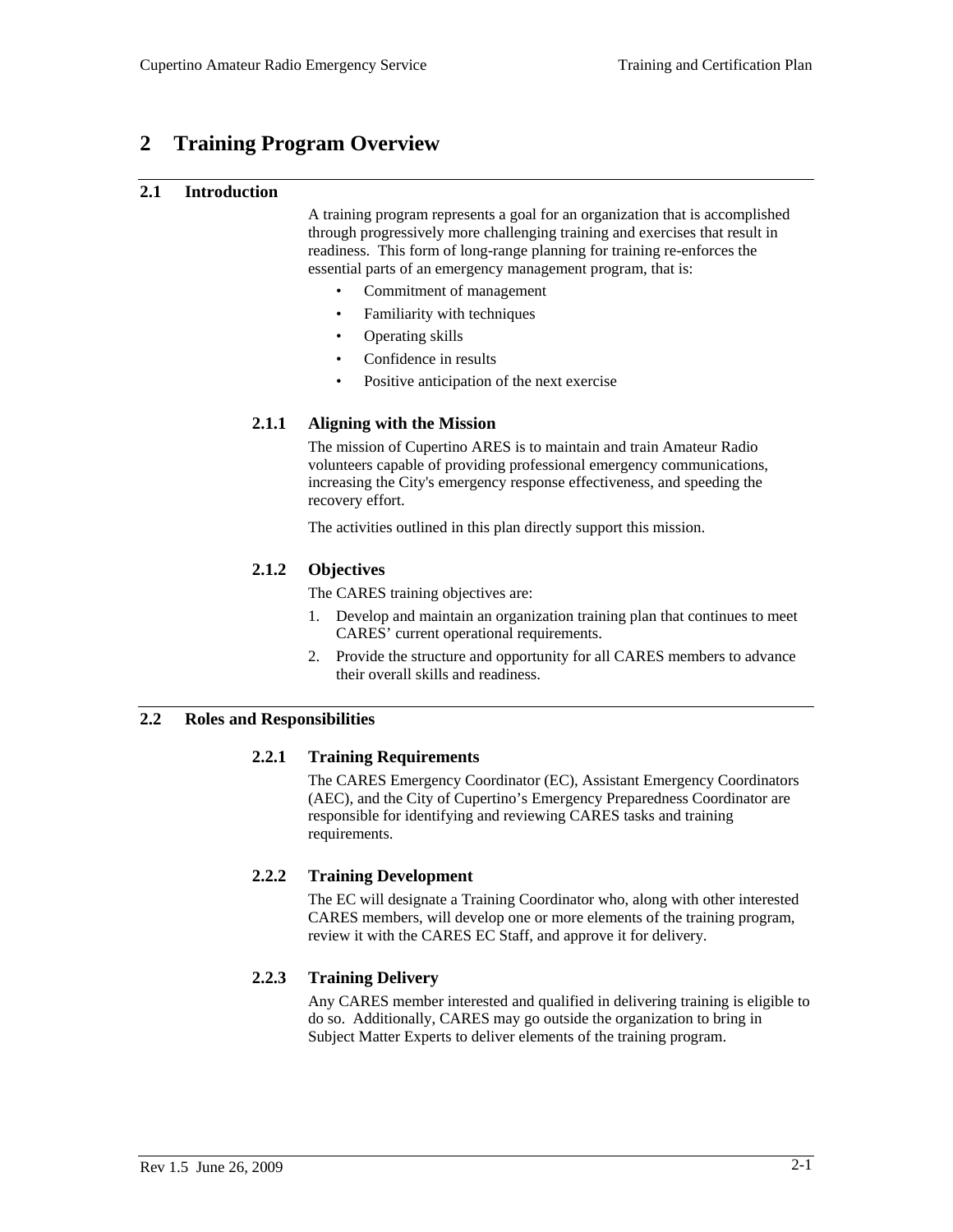# **2.2.4 Training Support**

The EC, AECs, and other qualified CARES members will take on the support role of *Training Mentors*. Mentors will be assigned to all CARES members who take part in CARES Orientation Training and certification training.

The roll of Training Mentor is two-fold:

- As an Instructor, the Mentor is a subject matter expert. The Mentor guides the candidate through the training material and process by providing instructions, insight, and coaching.
- As an Evaluator, the Mentor evaluates the candidates' performance in each of the positions' tasks, signs off on the candidate's training, and makes a recommendation regarding certification.

# **2.3 Types of Training**

There are the three types of training that CARES will deliver:

#### **2.3.1 Certification Training**

Certification training leads to an individual receiving a certification for a specific emergency operational position. A certification is granted when an individual meets the requirements outlined in the specific certification training program.

Certification ensures that CARES has set and met a standard level of performance in all of the response activities that we undertake. Certification also identifies a level of qualification that is recognized and understood by the City of Cupertino and CARES' other served agencies.

Activities leading to certification may include self-study, attending training sessions or seminars, participating in drills and exercises, and demonstrating specific knowledge and skills required by a position.

The following positions require a CARES certification:

| <b>Position</b>         | <b>Qualification</b>                                                                                                                                                 |
|-------------------------|----------------------------------------------------------------------------------------------------------------------------------------------------------------------|
| Field Responder         | Qualified individuals can assume the position of the<br>lead CARES responder at an emergency field site.<br>They would work directly with the field site<br>manager. |
| Radio Room<br>Operator  | Qualified individuals can assume the position of the<br>lead CARES radio operator in the EOC Radio Room.                                                             |
| <b>NCS</b> Operator     | Qualified individuals can assume the NCS position<br>during an emergency.                                                                                            |
| <b>Shift Supervisor</b> | Qualified individuals can assume the position of<br>Shift Supervisor during an emergency.                                                                            |
| Packet Operator         | To be developed                                                                                                                                                      |
| <b>ATV</b> Operator     | To be developed                                                                                                                                                      |
| NTS Operator            | To be developed                                                                                                                                                      |
| <b>Station Engineer</b> | To be developed                                                                                                                                                      |

**Table 1: Positions for Certification**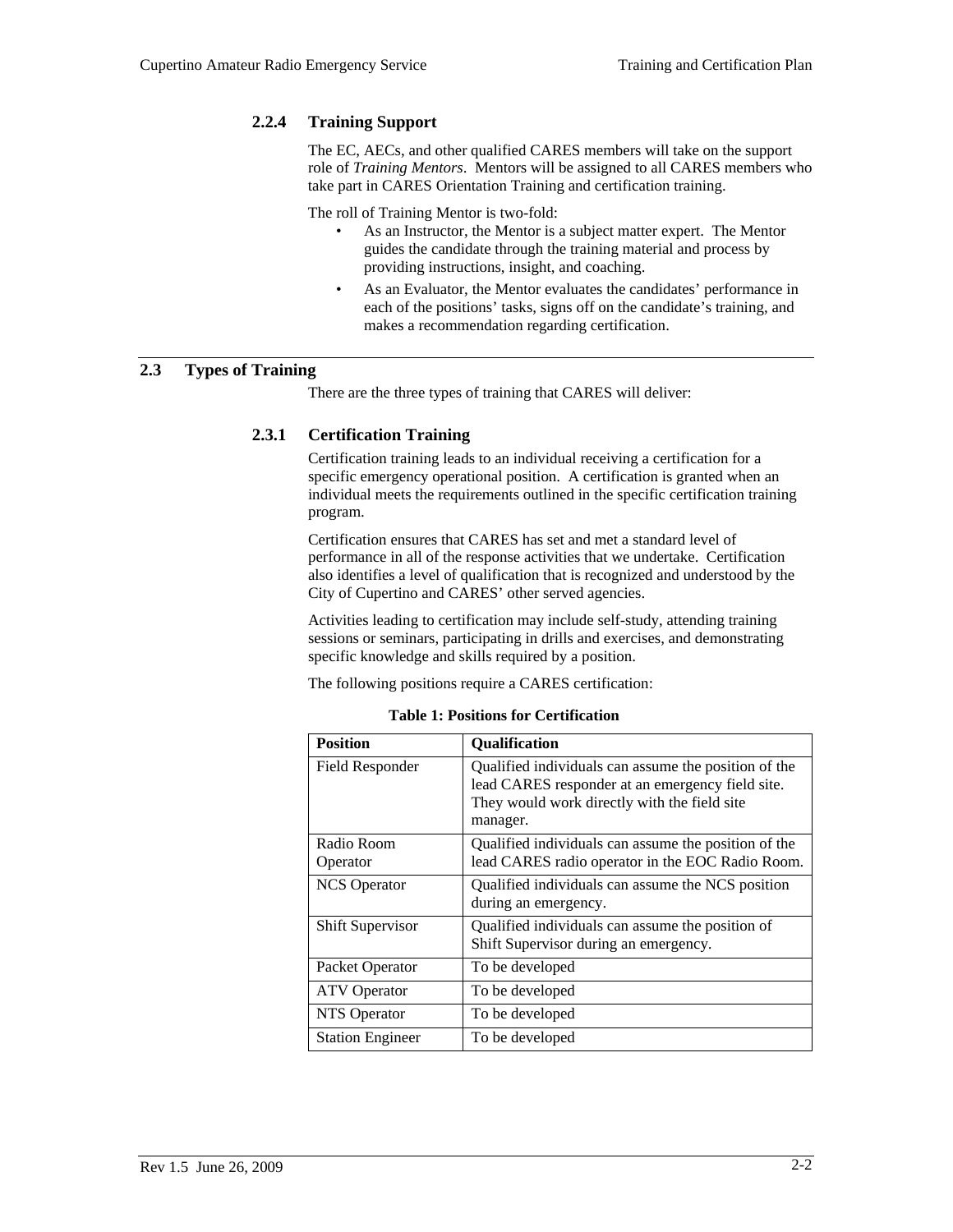## **2.3.2 Proficiency Training**

This training is conducted to maintain or update the skills that are necessary to support a response. All positions requiring certification will require proficiency training.

#### **2.3.3 Skill Enhancement Training**

This training is conducted to improve the knowledge or skill level of an individual.

# **2.4 Methods of Training Delivery**

Training delivery falls into two categories: Study and Exercise.

"Study" Training covers two areas: *Self-Study* and *Orientation Seminars*. These types of training are foundation activities and required to support other training activities.

"Exercise" Training provides practical hands-on experience. *Drills, Tabletop*, *Functional*, and *Full-Scale Exercises* are each designed with progressive complexity in mind. Each activity requires more preparation time, personnel, and planning than the preceding exercise type. Each activity also uses more sophisticated simulation techniques to increase the realism of the exercise.

CARES will use most Exercise Training approaches to meet its training objectives.

#### **2.4.1 Self-study**

Self-study activities are training situations where the individual accomplishes the study and learning.

Self-study allows an individual to step through specific procedures, processes, policies, or other material at their own pace. This training approach is low stress. Most self-paced activities directly support a position qualification.

# **2.4.2 Orientation Seminars**

Orientation Seminars are instructional or informational presentations delivered away from operational positions.

Orientation seminars are usually informal, held in a conference or classroom environment, and are designed to generate a constructive discussion by the participants on the subject being presented. Seminars typically focus on training and familiarization with roles, procedures, situations, and responsibilities of the response team.

These sessions also can be working sessions to address and resolve a specific problem on any aspect of the existing emergency operations plans.

#### **2.4.3 Drills**

A Drill is an activity that tests, develops, or maintains skills in a single emergency response procedure. Examples of drills are phone tree activations, field message handling, and NCS/EOC operations. Drills are held in the field or at other assigned operating positions using actual equipment when appropriate. Their focus is limited.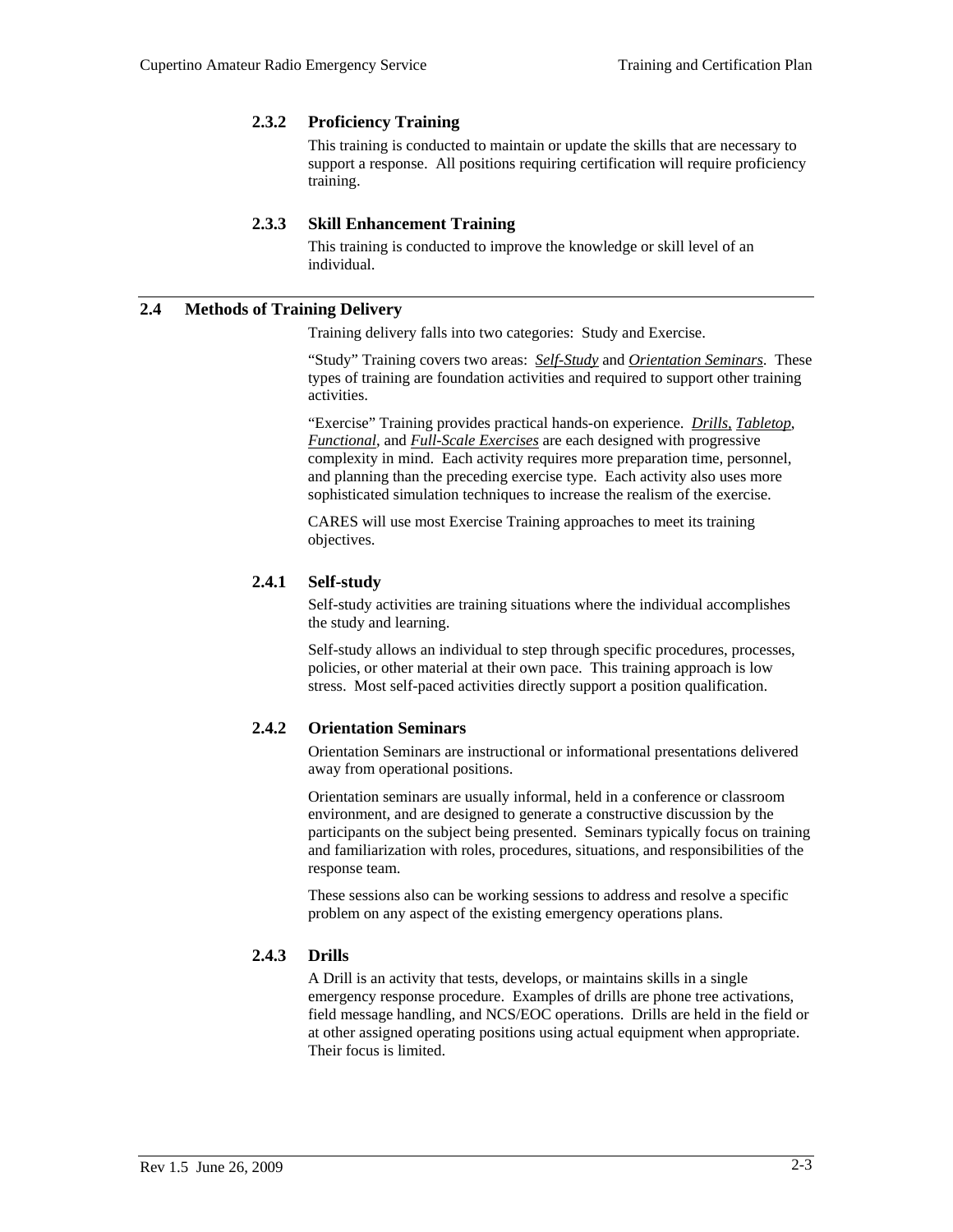#### **2.4.4 Tabletop Exercise**

The Tabletop exercise presents a simulated emergency situation.

These exercises are intended to evaluate plans and procedures, then resolve issues and questions of coordination and assignments of responsibility. Tabletop exercises are held in a conference or classroom setting. Exercises are not concerned with time pressures, stress, or actual simulations of specific events.

## **2.4.5 Functional Exercise**

The Functional Exercise is intended to test or evaluate the capability of one or more functions, or complex activities within a function.

The results of a Functional Exercise are obtained when the activity or function can be effectively evaluated within the context of other emergency management activities. For CARES, multiple functions will be exercised, such as running EOC Operations during a Preliminary Damage Assessment Drill or Extended Field Response Drill, or information handoffs between the Cupertino ARES net and the County net. These exercises could be centered in an EOC or interim EOC, and may include simulations of outside activities and resources.

# **2.4.6 Full-Scale Exercise**

The Full-Scale exercise is intended to evaluate the operational capability of emergency management systems in an interactive manner over a substantial period of time. It involves the test of major portions of the basic elements existing within the emergency operations plans and organizations in a stressful environment.

CARES will initiate CARES-only Full Scale Exercises as the main training tool that brings all previous training elements together in a full training exercise. The annual Simulated Emergency Test (SET) and Emergency Field Communications Exercise (ARRL Field Day) are two such CARES-only Full Scale Exercises.

CARES will also look for opportunities to participate in broader exercises if another emergency response jurisdiction develops such a training activity.

# **2.5 Training Topics**

This section describes the kinds of topics on what CARES will focus its training efforts.

# **2.5.1 Procedures**

Training on Procedures will help CARES members develop an understanding of and practice on the things we do that allows us to accomplish our mission. Some of these procedures include Phone Tree Activation, Preliminary Damage Assessment, and Message Handling to name a few.

Procedures Training will be delivered as (i) Orientation Seminars that involve speakers who have expertise with a specific procedure or (ii) reviews of any documented procedures. Additionally, drills and field exercises will be used to test the organization's understanding and effectiveness of a procedure as well as uncover opportunities for improvement.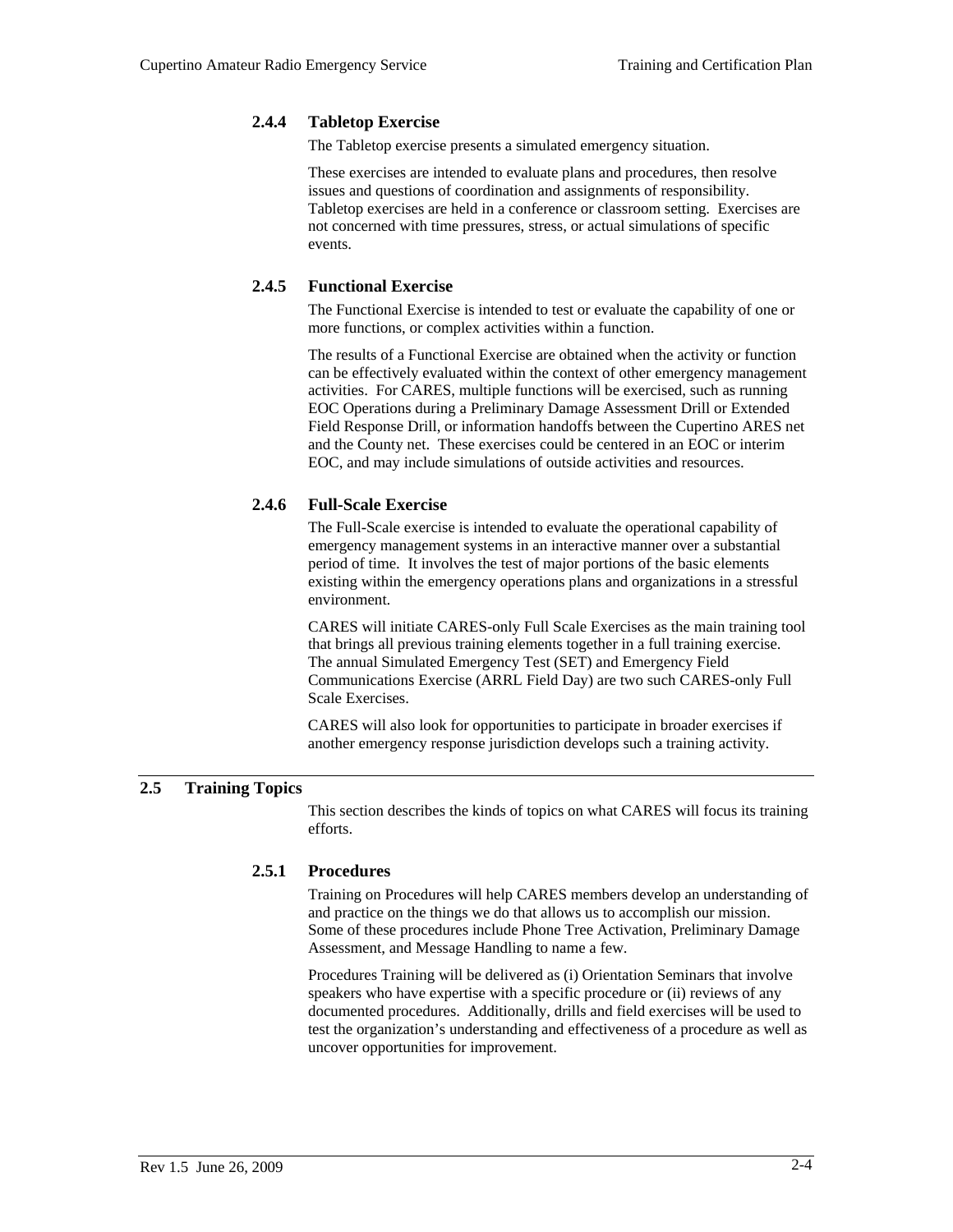#### **2.5.2 Site Operations**

Training on Site Operations addresses the environment where we will be deployed and how that deployment would be organized. In almost all situations, Procedures will overlay Site Operations allowing CARES members to accomplish tasks within the context of a specific site management structure. Site Operations training will include EOC Ops, Alternate EOC Ops, Shelter Ops, Fire Station Ops, and Shadow Ops to name a few.

Site Operations Training will include Orientation Seminars that may be delivered by speakers who have expertise with a specific site. Drills and Tabletop Exercises will also be held to ensure CARES members understand what to expect in an actual site setting.

#### **2.5.3 Disasters**

Training on Disasters will provide an understanding of what the general state of our surroundings may be like during a specific emergency. CARES training will primarily focus on the critical hazards identified by the City and outlined in the CARES SOP. These include, but are not limited to, the following:

- 1. Earthquake
- 2. Flooding by severe weather
- 3. Flooding by dam failure
- 4. Wild fire
- 5. Man-made

Disaster Response Training will include Orientation Seminars on city hazards by speakers who have expertise with a specific hazardous situation, or who can describe the impact of the hazard on city services or the infrastructure. Drills, Tabletop, and Functional Exercises will also be held to further develop our understanding of these situations as well as to assess the effectiveness of the CARES response.

# **2.5.4 Equipment**

Training on Equipment covers the use of personal and City owned communications equipment that will be used to accomplish our mission.

Equipment Training will include Orientation Seminars that address practical use of our equipment. Additionally, drills on equipment not regularly used may be scheduled to build or maintain proficiency.

# **2.5.5 Logistics**

Training on Logistics addresses how CARES will support an operation beyond an Initial Response. Two immediate areas for Logistics training include resource planning and material management.

Logistics Training will include Orientation Seminars that involve speakers who have expertise with a specific logistical area. Drills and Tabletop Exercises will also be held to ensure CARES members who may take on that responsibility understand what to expect if asked to assume the Logistics task.

## **2.6 Training Process**

All CARES members are encouraged to participate in any and all training activities regardless of their intent or status in pursuing a position certification.

If a CARES member is interested in pursuing a position certification, they should do the following: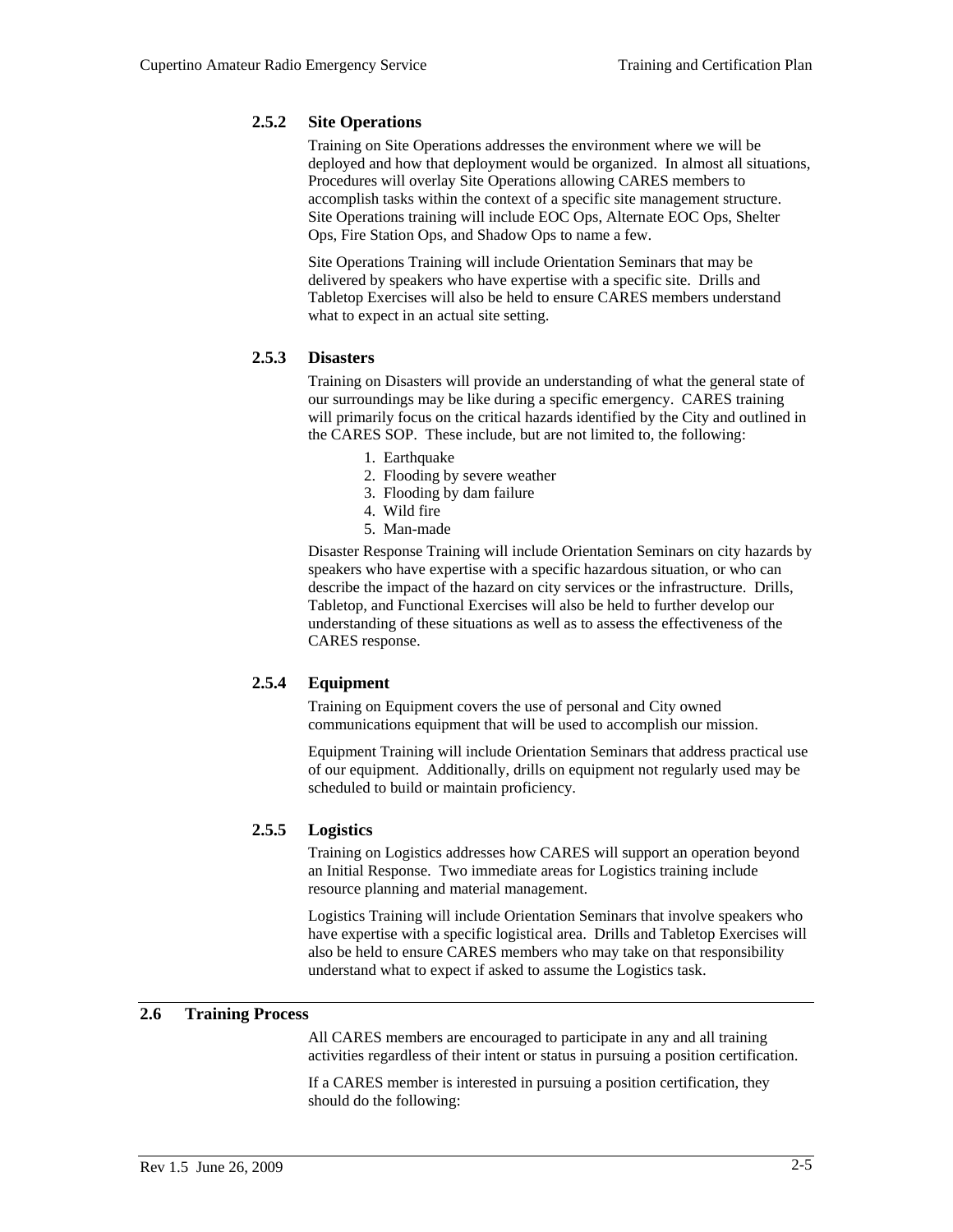- Contact the EC, any AEC, or Training Coordinator to express your interest in pursuing a position certification.
- Complete the prerequisite check with the EC or designate.

Once the member is selected for certification training (meets the minimum criteria for the position), the member receives the following:

- An assigned Training Mentor (see Section 2.2.4)
- A copy of the specific Position Qualification Training Plan (See *Section 7*) as a guide for his/her activities.
- A review of the Plan with the Training Mentor to establish objectives and milestones for pursuing the certification.
- One-on-one time with the Training Mentor to review material, answer questions, and offer practice toward the certification.
- An evaluation based on the specific position's Evaluation Checklist by the Training Mentor.
- A recommendation for Certification or additional training.

CARES members who receive a recommendation for Certification will be considered officially certified and are eligible for assignments for those specific positions.

# **2.7 Records and Reports**

A CARES training form will be prepared for each member. It will be used to record the results and completion of training requirements for each certification course, proficiency training, and other related activities.

The EC, Training Coordinator, or Training Mentor will be responsible for initiating and maintaining a member's training record. On completion of a certification course, an entry will be made to record the member's accomplishment.

# **2.8 Topics Not Covered by this Plan**

The following topics are not included in this plan.

- Recertification Procedure. An individual who fails to maintain currency requirements.
- Endorsements for specific specialized training required to tailor a certified position to meet specific requirements of a served agency.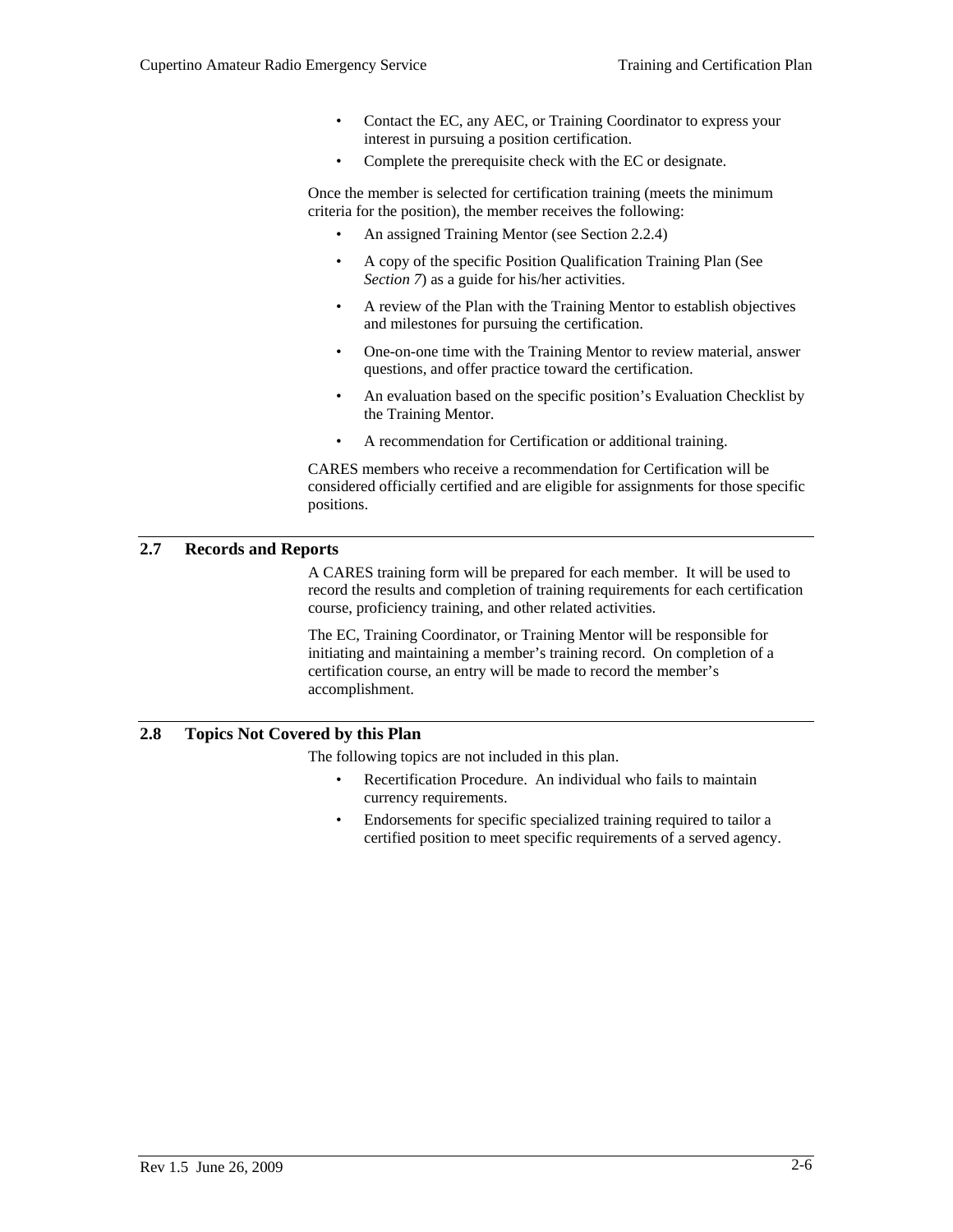# **3 Field Responder Training and Certification**

This section defines the requirements and procedures for the instruction and evaluation of the Field Responder position certification process.

# **3.1 Certification Training**

#### **3.1.1 In General**

- 1. Each CARES member will receive qualification training as outlined in this section of the plan. Field Responder qualification training will be consistent with the general type of responses and locations that CARES anticipates a Field Responder will encounter.
- 2. Endorsements for Fire Station, Shelter, Medical, Red Cross, and VIP Field Responders will be defined at a later date.
- 3. A Mentor will be assigned to all candidates who pursue this certification.

#### **3.1.2 Selection for Certification**

The selection of a CARES member for Field Responder Qualification Training will be accomplished as follows:

- 1. A candidate must meet the following minimum prerequisites:
	- a. A member of CARES in good standing. This means:
		- The candidate has registered with CARES
		- The candidate holds a valid FCC License
		- The candidate owns a portable VHF radio
		- The candidate holds a valid DSW card
	- b. Demonstrated interest in Emergency Preparedness and CARES
	- c. Has completed the CARES Orientation Training
- 2. The EC or Training Coordinator, and the candidate will discuss the following attributes required of a Field Responder and the expectations of the candidate if asked to respond:
	- a. People skills
	- b. Communication skills
	- c. Motivation and attitude
	- d. Ability and intent to take a field assignment
	- e. Intent to pursue the Field Responder Qualification

# **3.1.3 Grant of Certification**

A CARES Field Responder Certification will be granted to an individual who meets the following conditions:

- 1. Completes the Field Responder Certification Training (see *Section 7, Table 2: Field Responder Qualification Training Plan*)
- 2. Successfully demonstrates the skills required for the position (see *Section 7, Table 6: Field Responder Certification Evaluation Checklist*)
- 3. Receives a recommendation for certification by the candidate's Training Mentor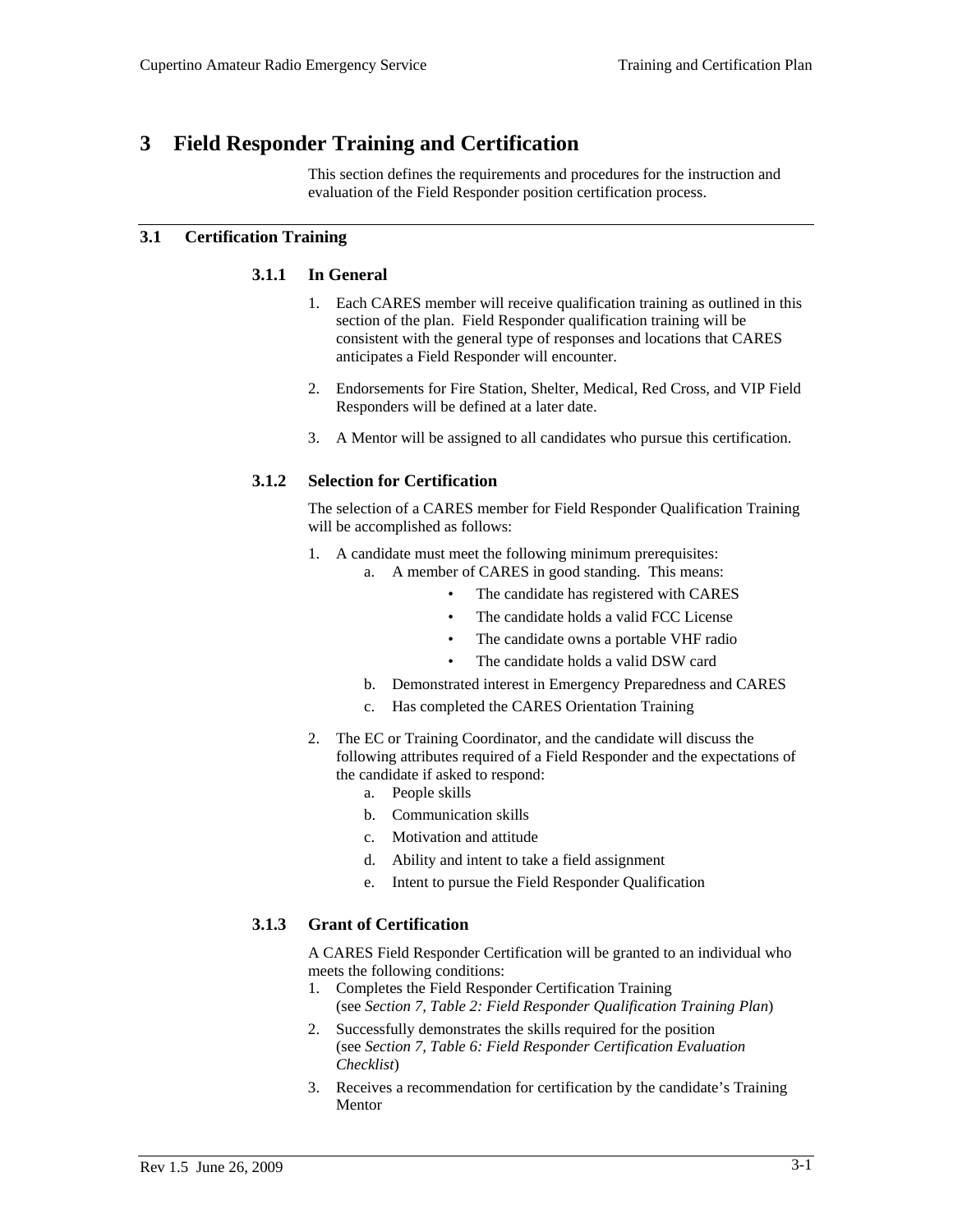# **3.2 Proficiency Training**

Proficiency training is required for operational personnel. The purpose of this training is to maintain and upgrade the knowledge and skills necessary to apply traffic handling procedures in an efficient manner.

Prerequisite: Field Responder Certification Requirements: Participate in 2 drills or exercises as a field responder per year.

# **3.3 Skill Enhancement Training**

Skill Enhancement Training is designed to increase the proficiency of an individual in a skill on a position that the specialist is certified.

| Prerequisite: | <b>Field Responder Certification</b>                           |
|---------------|----------------------------------------------------------------|
| Requirements: | Participates in community service events as a field responder. |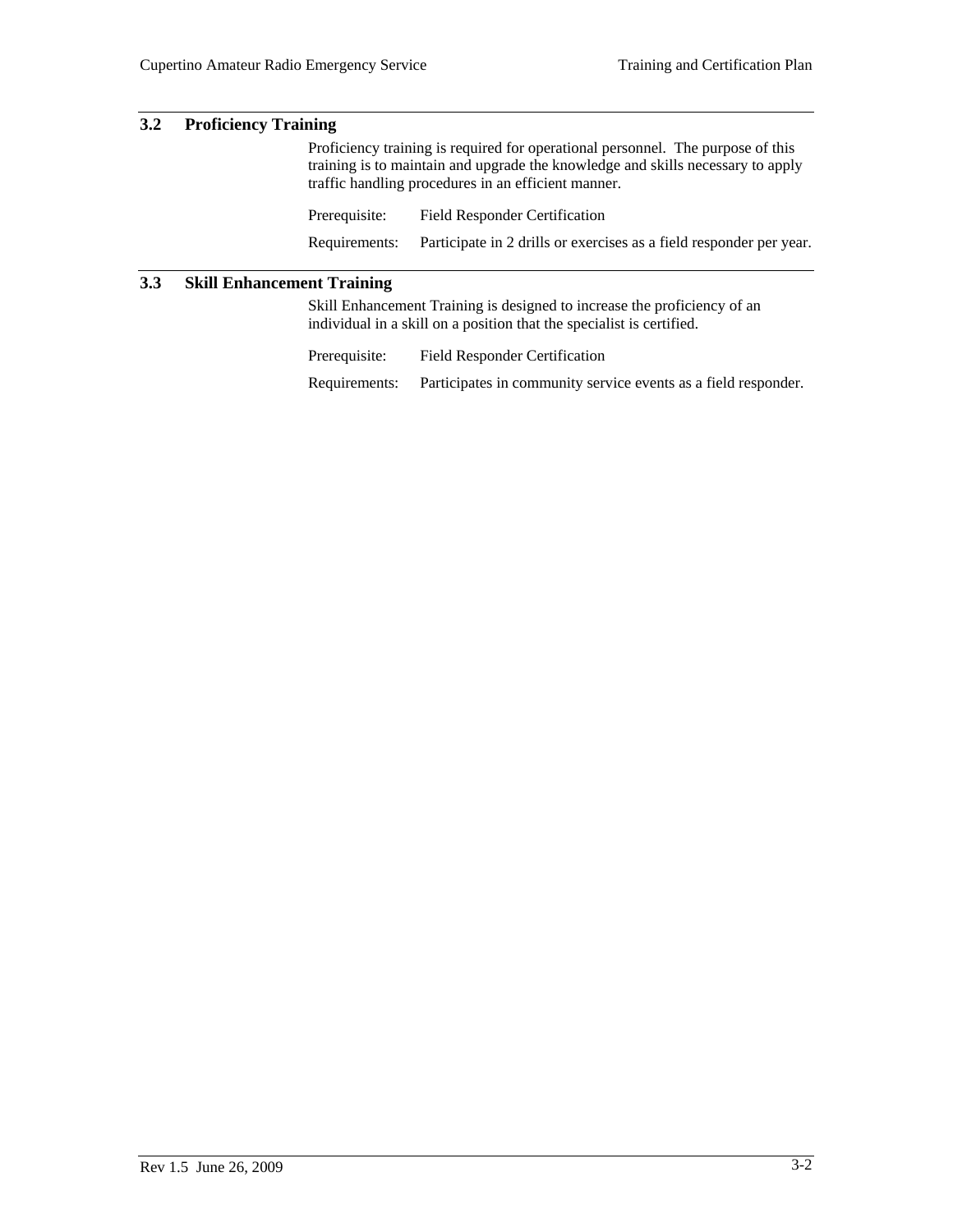# **4 NCS Operator Training and Certification**

This section defines the requirements and procedures for the instruction and evaluation of the Net Control Station (NCS) Operator position certification process.

## **4.1 Certification Training**

#### **4.1.1 In General**

- 1. CARES members who wishes to pursue certification as an NCS Operator will receive qualification training as outlined in this section of the plan. NCS Operator qualification training will prepare the individual for Net Control Station operations during all known responses that CARES anticipates it will encounter.
- 2. A Mentor will be assigned to all candidates who pursue this certification.

# **4.1.2 Selection for Certification**

The selection of a CARES member for NCS Qualification Training will be accomplished as follows:

- 1. A candidate must meet the following minimum prerequisites: a. A member of CARES in good standing. This means:
	- The candidate has registered with CARES
	- The candidate holds a valid FCC License
	- The candidate owns a VHF radio with adequate antenna
		- The candidate holds a valid DSW card
	- b. Field Responder Qualification.
- 2. The EC or Training Coordinator, and the candidate will discuss the following attributes required of a NCS Operator and the expectations of the candidate if asked to respond:
	- a. Availability and intent to take on Emergency NCS shift assignments
	- b. Intent to pursue the EOC and NCS Operator Qualification

# **4.1.3 Grant of Certification**

A CARES NCS Certification will be granted to an individual that meets the following conditions:

- 1. Completes the NCS Certification Training (see *Section 7, Table 3: NCS Operator Qualification Training Plan*)
- 2. Successfully demonstrates the skills required for the position (see *Section 7, Table 7: NCS Operator Certification Evaluation Checklist*)
- 3. Receives a recommendation for certification by the candidate's Training Mentor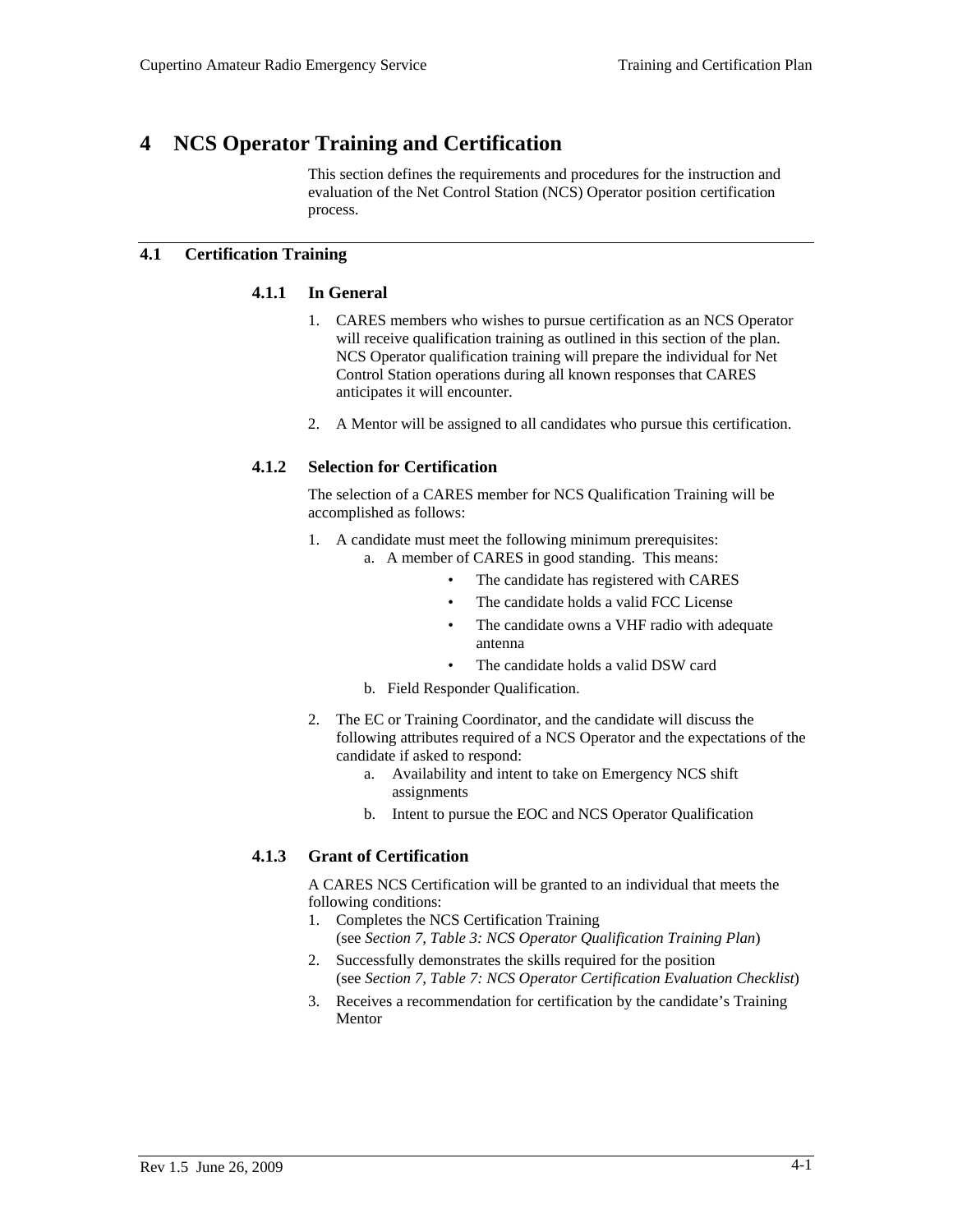# **4.2 Proficiency Training**

Proficiency training is required for operational personnel. The purpose of this training is to maintain and upgrade the knowledge and skills necessary to apply traffic handling procedures in an efficient manner.

| Prerequisite: | NCS Certification                                                                                                              |
|---------------|--------------------------------------------------------------------------------------------------------------------------------|
| Requirements: | NCS for 2 CARES Weekly Nets per year,<br>NCS for 1 SVECS Net every 2 years<br>Act as NCS in 1 CARES drill or exercise per year |

# **4.3 Skill Enhancement Training**

Skill Enhancement Training is designed to increase the proficiency of an individual in a skill on a position that the specialist is certified.

Prerequisite: NCS Certification Requirements: Participate in a community exercise as NCS.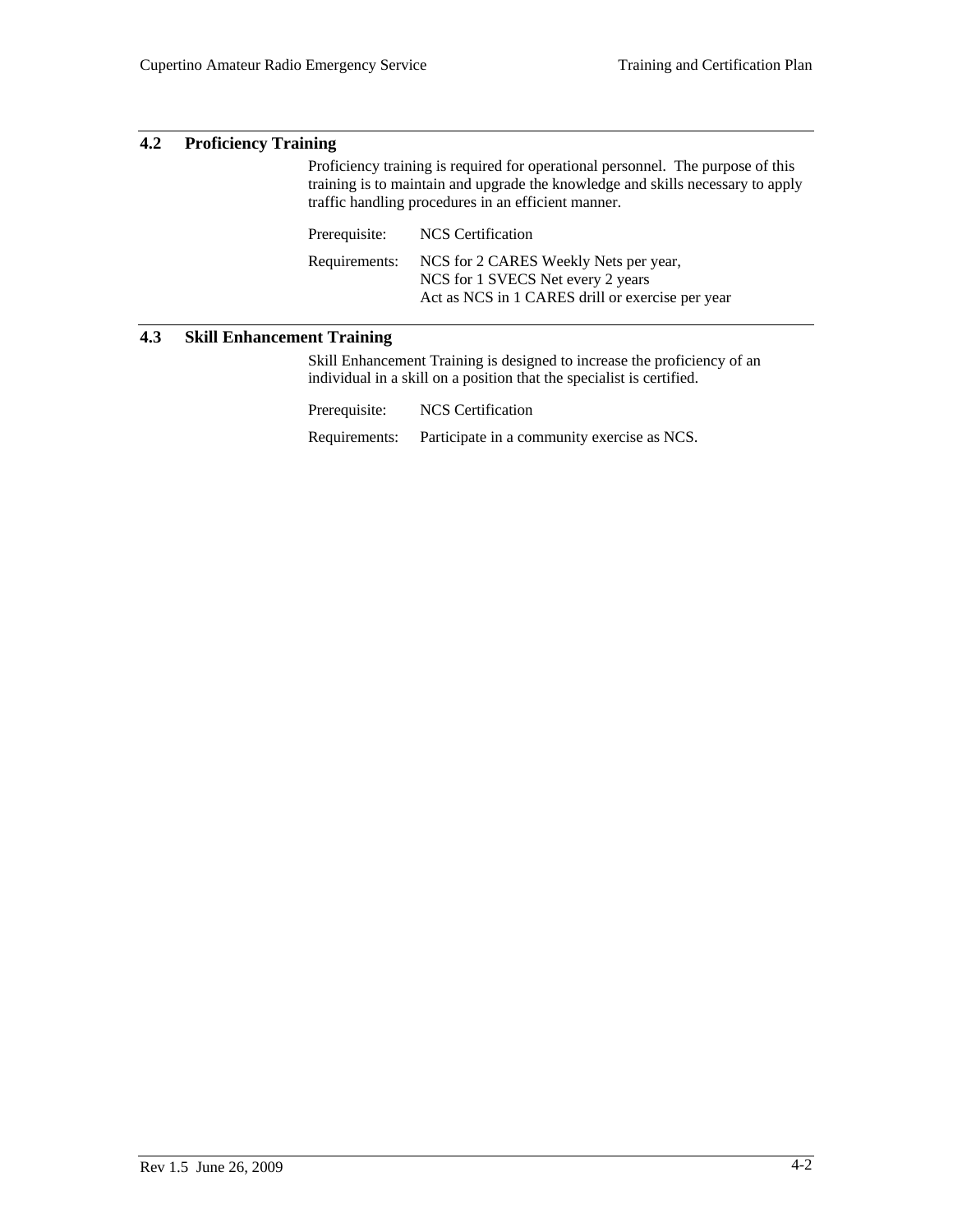# **5 EOC Radio Room Operator Training and Certification**

This section defines the requirements and procedures for the instruction and evaluation of the EOC Radio Room Operator position certification process.

# **5.1 Certification Training**

## **5.1.1 In General**

- 1. CARES members who wish to pursue certification as a Radio Room Operator will receive qualification training as outlined in this section of the plan. The EOC Radio Room Operator qualification training will prepare the individual for operating in the City's EOC for all type of responses.
- 2. A Mentor will be assigned to all candidates who pursue this certification.

# **5.1.2 Selection for Certification**

The selection of a CARES member for Radio Room Operator Qualification Training will be accomplished as follows:

- 1. A candidate must meet the following minimum prerequisites:
	- a. A member of CARES in good standing. This means:
		- The candidate has registered with CARES
		- The candidate holds a valid FCC License
		- The candidate owns a VHF radio
		- The candidate holds a valid DSW card
	- b. Field Responder Qualification.
- 2. The EC or Training Coordinator, and the candidate will discuss the following attributes required of an EOC Radio Room Operator and the expectations of the candidate if asked to respond:
	- a. Availability and intent to take on Emergency EOC shift assignments
	- b. Intent to pursue the EOC Radio Room Operator and NCS Operator Qualification

# **5.1.3 Grant of Certification**

A CARES EOC Radio Room Operator Certification will be granted to individuals that meet the following conditions:

- 1. Completes the EOC Certification Training (see *Section 7, Table 4: EOC Radio Room Operator Qualification* Training Plan)
- 2. Successfully demonstrates the skills required for the position (see *Section 7, Table 8: EOC Radio Room Operator Certification* Evaluation Checklist)
- 3. Receives a recommendation for certification by the candidate's Training Mentor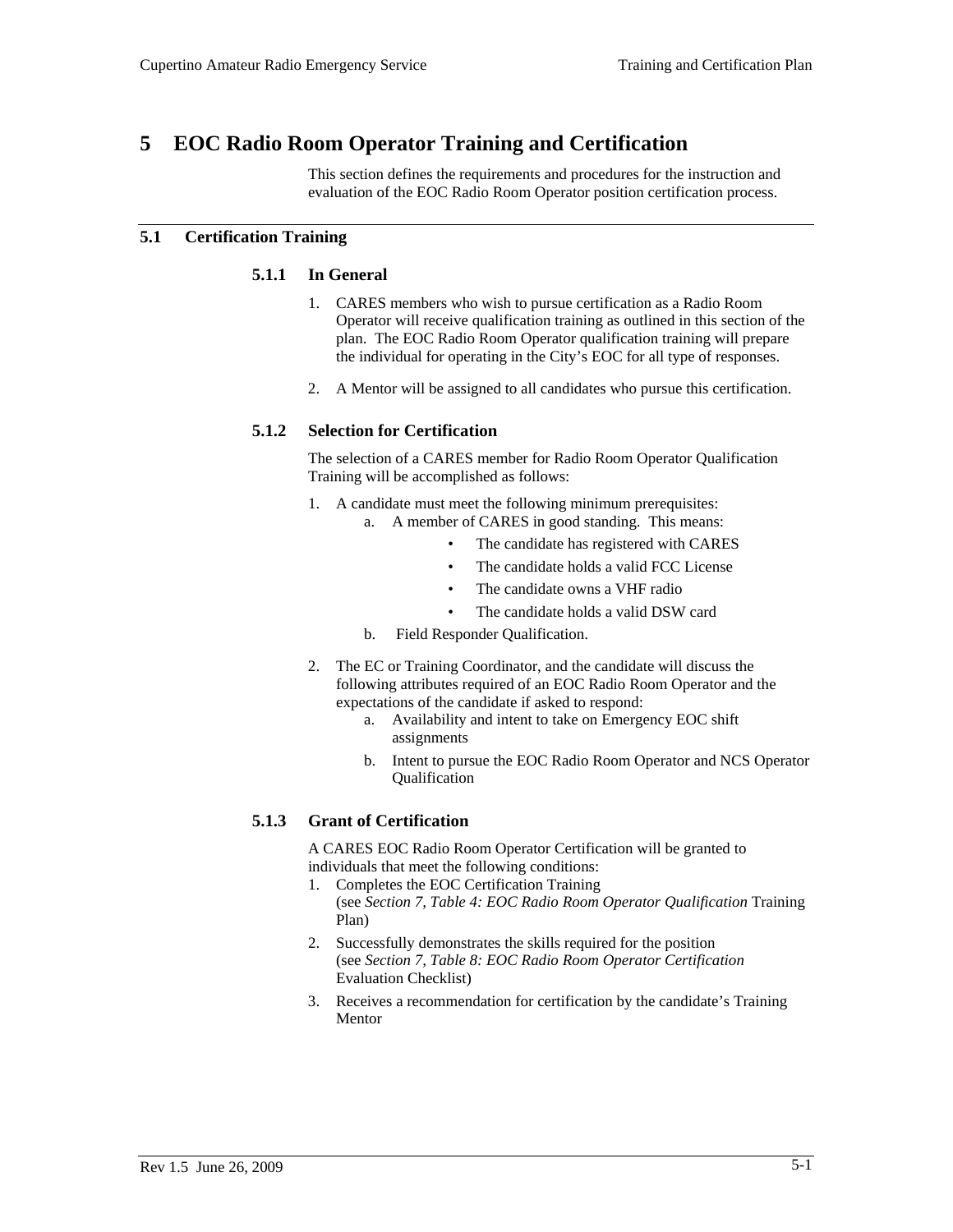# **5.2 Proficiency Training**

Proficiency training is required for operational personnel. The purpose of this training is to maintain and upgrade the knowledge and skills necessary to apply traffic handling procedures in an efficient manner.

Prerequisite: EOC Certification Requirements: To be determined

# **5.3 Skill Enhancement Training**

Skill Enhancement Training is designed to increase the proficiency of an individual in a skill on a position that the specialist is certified.

Prerequisite: Radio Room Operator Certification Requirements: To be determined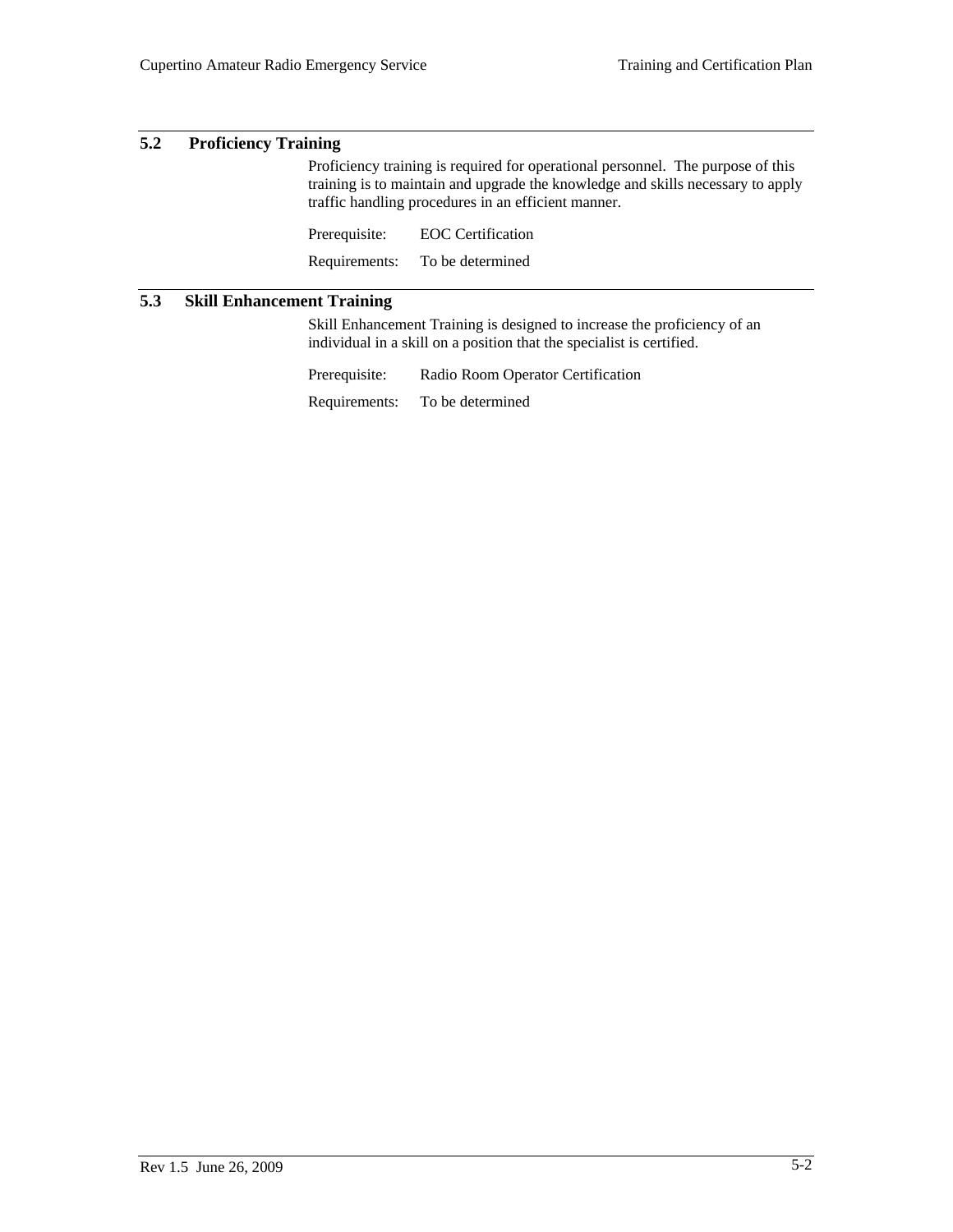# **6 Shift Supervisor Training and Certification**

This section defines the requirements and procedures for the instruction and evaluation of the Emergency Shift supervisor position certification process.

# **6.1 Certification Training**

## **6.1.1 In General**

- 1. CARES members who wish to pursue certification as a Shift Supervisor will receive qualification training as outlined in this section of the plan. This qualification training will prepare the individual for managing CARES Operations during an emergency.
- 2. A Mentor will be assigned to all candidates who pursue this certification.

# **6.1.2 Selection for Certification**

The selection of a CARES member for Shift Supervisor Qualification Training will be accomplished as follows:

- 1. A candidate must meet the following minimum prerequisites:
	- a. Two years active membership with CARES
	- b. Field Responder Qualification
	- c. NCS or Radio Room Operator Qualification
- 2. The EC and the candidate will discuss the following attributes required of a Shift Supervisor position and the expectations of the candidate if asked to respond:
	- a. People skills
	- b. Leadership skills
	- c. Ability and intent to take on Shift Supervision assignments

# **6.1.3 Grant of Certification**

A Shift Supervisor Certification will be granted to an individual that meets the following conditions:

- 1. Completes the Shift Supervisor Certification Training (see *Section 7, Table 5: Shift Supervisor Qualification Training Plan*)
- 2. Successfully demonstrates the skills required for the position (see *Section 7, Table 9: Shift Supervisor Certification Evaluation Checklist*)
- 3. Receives a recommendation for certification by the candidate's Training Mentor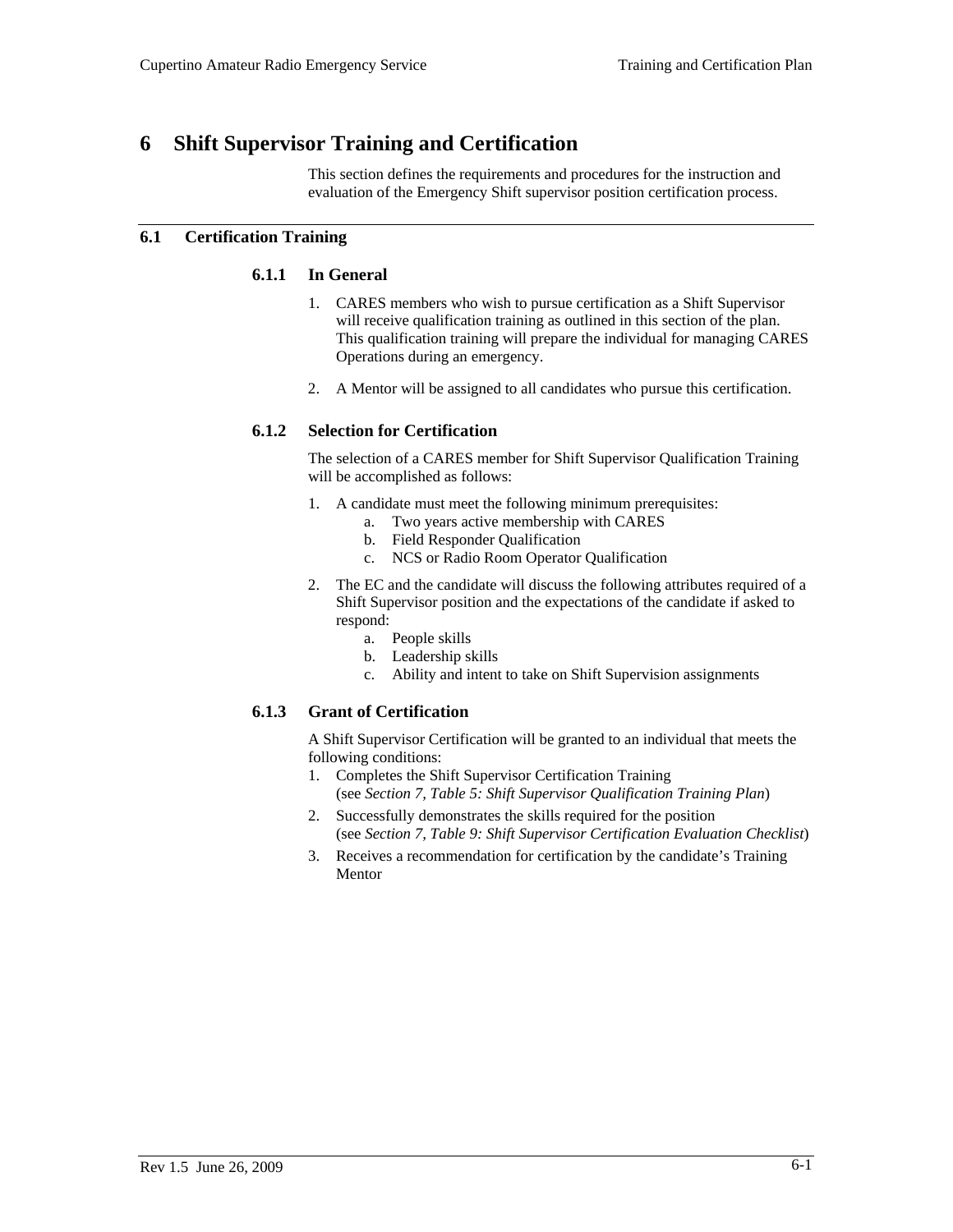## **6.2 Proficiency Training**

Proficiency training is required for operational personnel. The purpose of this training is to maintain and upgrade the knowledge and skills necessary to apply traffic handling procedures in an efficient manner.

Prerequisite: Shift Supervisor Certification Requirements: To be determined

# **6.3 Skill Enhancement Training**

Skill Enhancement Training is designed to increase the proficiency of an individual in a skill on a position that the specialist is certified.

Prerequisite: Shift Supervisor Certification Requirements: To be determined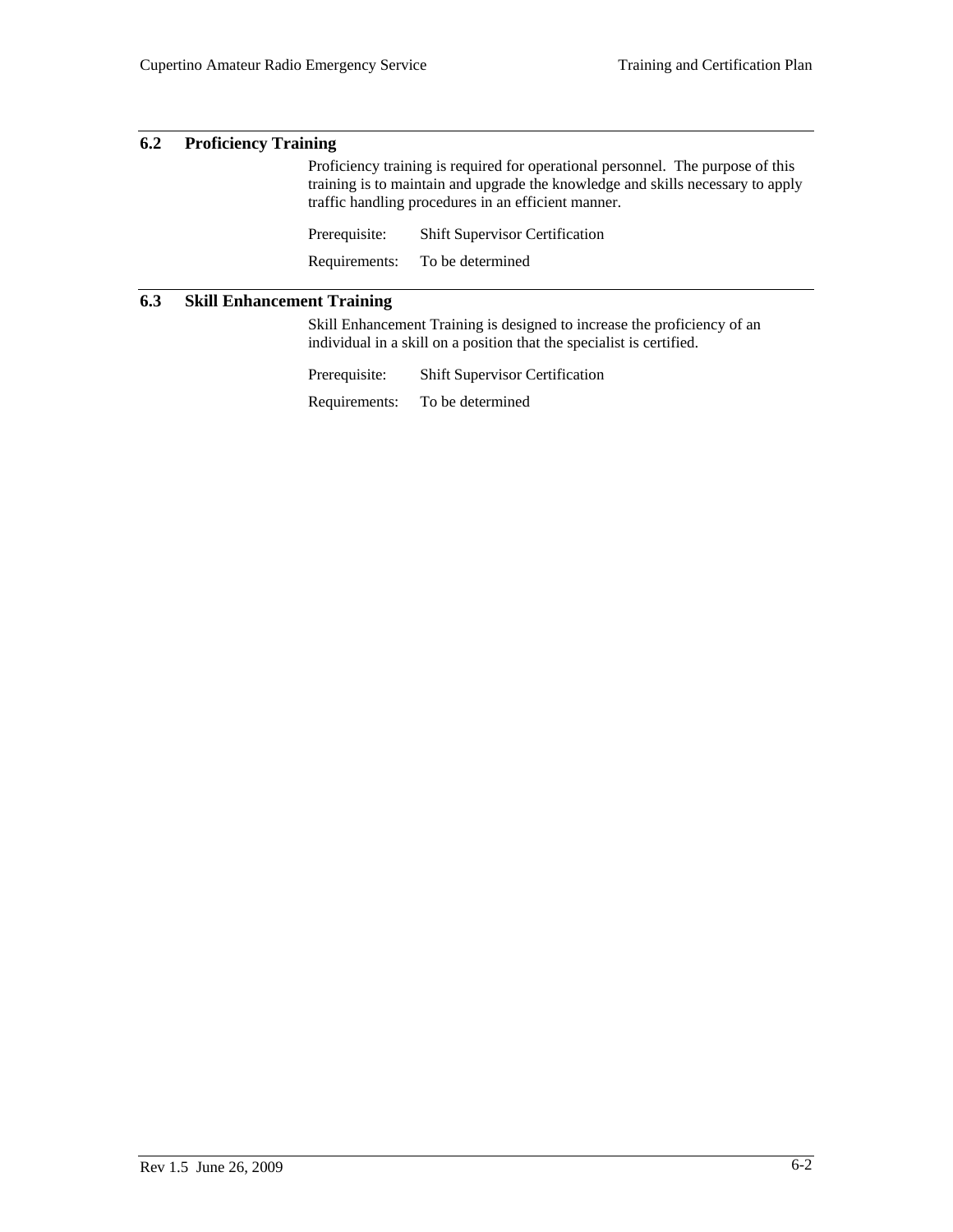# **7 Training Forms**

This section describes the methods and instructions for documenting training and certification activities. All available CARES Training Forms are shown.

# **7.1 Qualification Training**

Training relating to all approved CARES position qualifications shall be recorded as described in this section.

Block A. NAME: Print Candidate's name.

Block B. CALL SIGN: Print Candidate's Call Sign.

Block C. DATE: Enter month, day, year.

Block D. TRAINING ITEM: This is the course number or title. For all CARES training, it also lists whether the training was self-study, seminar, drill/exercise, or other activities.

Block E. EST HRS: This is the estimated number of hours that it should take to complete the training item.

Block F. START DATE: Enter the date the CARS member began training on a training item.

Block G. COMPLETE DATE: Enter the date the CARES member successfully completed, withdrew from, or received an incomplete on this training item.

Block H. COMPLETION SIGNATURE: The Training Mentor will sign in this block verifying that the Candidate completed the training item.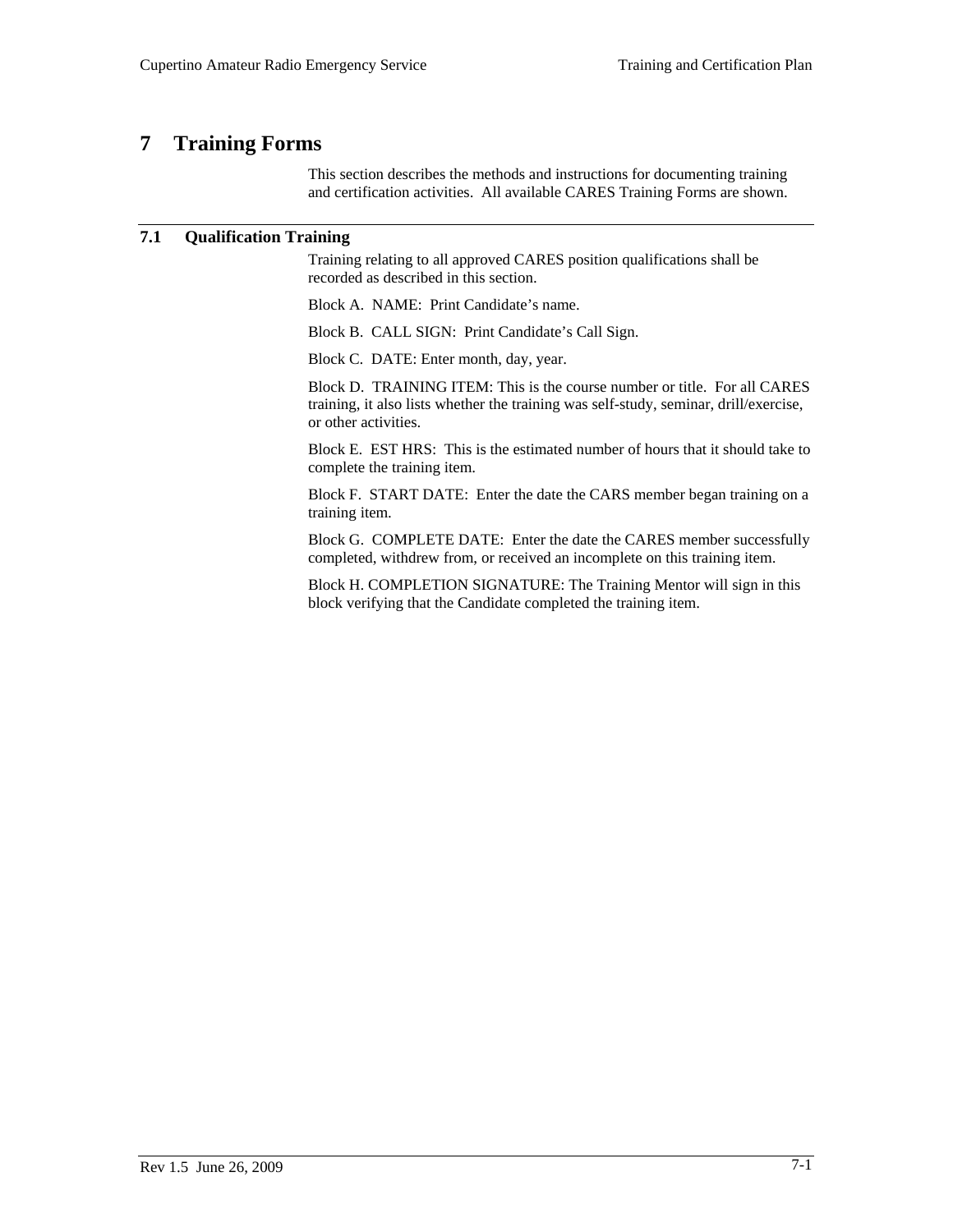| <b>Field Responder</b><br><b>Qualification Training Plan</b><br>Call Sign: <sup>(B)</sup> |                                                                                                          |                                      |                            |                                 |                                        |  |
|-------------------------------------------------------------------------------------------|----------------------------------------------------------------------------------------------------------|--------------------------------------|----------------------------|---------------------------------|----------------------------------------|--|
| Name: (A)                                                                                 |                                                                                                          |                                      |                            |                                 | Date: $(C)$                            |  |
|                                                                                           |                                                                                                          |                                      |                            |                                 |                                        |  |
| <b>EID</b>                                                                                | <b>Training Item<sup>(D)</sup></b>                                                                       | Est<br>$\mathbf{Hrs}^{(\mathrm{E})}$ | <b>Start</b><br>Date $(F)$ | Complete<br>Date <sup>(G)</sup> | Completion<br>Signature <sup>(H)</sup> |  |
| $\mathbf{1}$                                                                              | SOP Section 5, Overview of Operations<br>Self-Study, Orientation Session                                 | 0.5                                  |                            |                                 |                                        |  |
| $\overline{2}$                                                                            | SOP Section 6, Roles and Responsibilities<br>Self-Study, Orientation Session                             | 0.5                                  |                            |                                 |                                        |  |
| 3                                                                                         | SOP Section 7, Operating Procedures<br>Self-Study, Orientation Session                                   | 0.5                                  |                            |                                 |                                        |  |
| $\overline{4}$                                                                            | SOP Section 8, Emergency Net Logistics<br>Self-Study, Orientation Session                                | 0.5                                  |                            |                                 |                                        |  |
| 5                                                                                         | SOP Section 11, Equipment Preparedness<br>Self-Study, Orientation Session                                | 0.5                                  |                            |                                 |                                        |  |
| 6                                                                                         | Fire Station Checklist, Maps<br>Self-Study, Orientation Session                                          | 1.0                                  |                            |                                 |                                        |  |
| $\overline{7}$                                                                            | Requirement deleted.                                                                                     |                                      |                            |                                 |                                        |  |
| 8                                                                                         | Requirement deleted.                                                                                     |                                      |                            |                                 |                                        |  |
| $\mathbf Q$                                                                               | ICS 214 Unit Log, SOP Part 6<br>Self-Study, Orientation Session                                          | 1.0                                  |                            |                                 |                                        |  |
| 10                                                                                        | <b>Message Handling</b><br>Orientation                                                                   | 1.5                                  |                            |                                 |                                        |  |
| 11                                                                                        | Field Responder, Message Handling<br>Drill #1                                                            | 2.0                                  |                            |                                 |                                        |  |
| 12                                                                                        | Field Responder, Message Handling<br>Drill #2                                                            | 2.0                                  |                            |                                 |                                        |  |
| 13                                                                                        | Field Responder, Message Handling<br>Drill #3 (Must be a Field Drill)                                    | 2.0                                  |                            |                                 |                                        |  |
| 14                                                                                        | Assemble a Basic Deployment Gokit<br>Activity                                                            | 2.0                                  |                            |                                 |                                        |  |
| 15                                                                                        | ICS 100; Introduction to Incident Command<br>System, web-based course <sup>(1)</sup>                     | 2.0                                  |                            |                                 |                                        |  |
| 16                                                                                        | ICS 200, ICS for Single Resources and Initial<br>Action Incidents, web-based course <sup>(1)</sup>       | $\overline{2.0}$                     |                            |                                 |                                        |  |
| 17                                                                                        | ICS 700, National Incident Management System<br>(NIMS), An Introduction, web-based course <sup>(1)</sup> | 2.0                                  |                            |                                 |                                        |  |
|                                                                                           |                                                                                                          |                                      |                            |                                 |                                        |  |
|                                                                                           | <b>Total Hours</b>                                                                                       | 20.0                                 |                            |                                 |                                        |  |

| <b>Table 2: Field Responder Qualification Training Plan</b> |  |  |
|-------------------------------------------------------------|--|--|
|-------------------------------------------------------------|--|--|

**Notes:** 

(1) May be substituted with a structured combination class

Version: 1.1; 2/9/03; last updated

1.3; 1/2/04: added Element Identifiers

1.4, 12/15/04: at least one Drill must an in-field drill.

1.5, 6/7/08: Deleted requirement #7 (Personal Safety Reading)

Deleted requirement #8 (SEMS)

Added requirements #15 (ICS 100), #16 (ICS 200), #17 (ICS 700)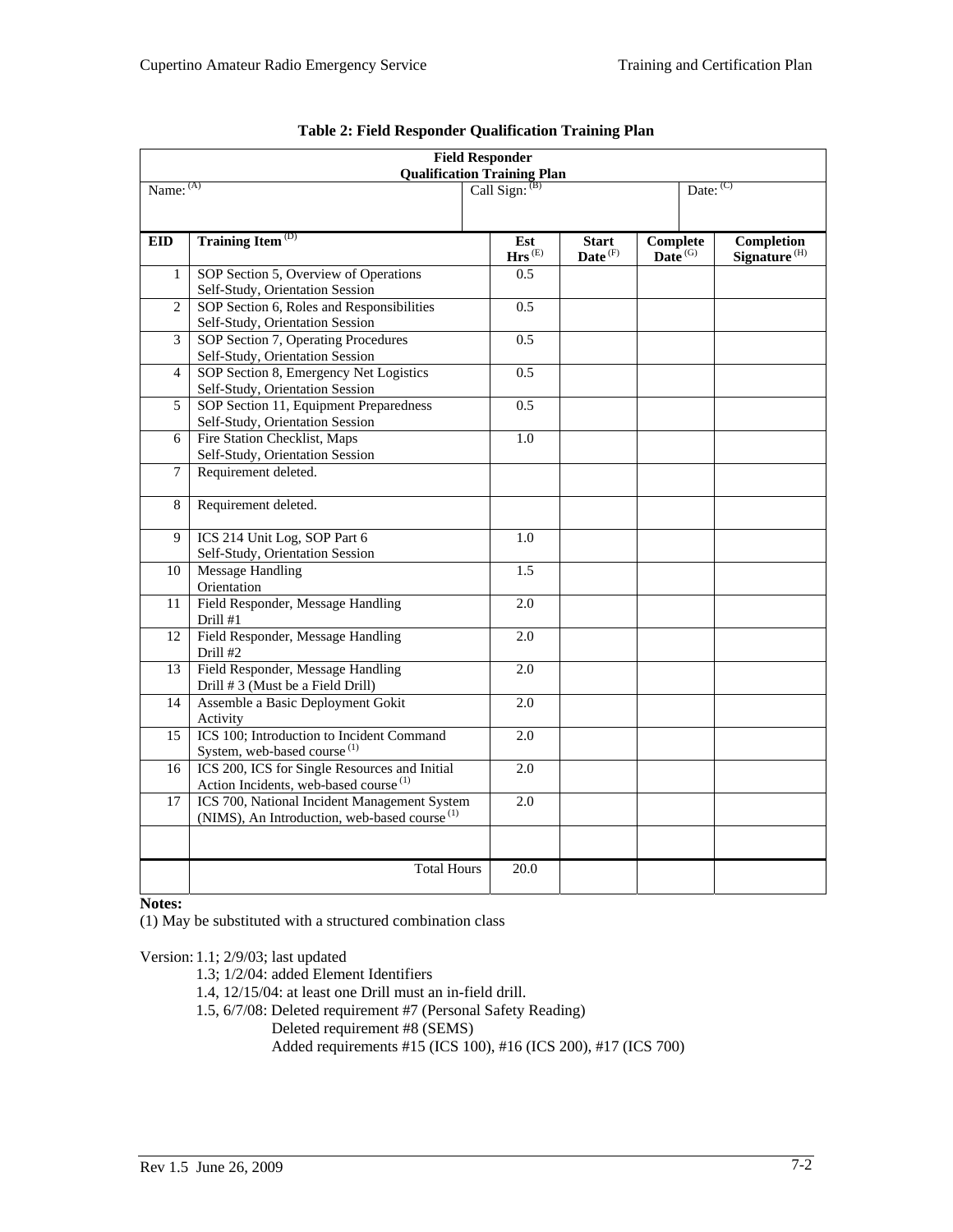| <b>Net Control Station (NCS) Operator</b><br><b>Qualification Training Plan</b> |                                                                        |                             |                            |                        |                                        |  |
|---------------------------------------------------------------------------------|------------------------------------------------------------------------|-----------------------------|----------------------------|------------------------|----------------------------------------|--|
| Name: (A)                                                                       |                                                                        | Call Sign: $(B)$            |                            | Date: $(C)$            |                                        |  |
|                                                                                 |                                                                        |                             |                            |                        |                                        |  |
| <b>EID</b>                                                                      | Training Item <sup>(D)</sup>                                           | Est<br>$\mathbf{Hrs}^{(E)}$ | <b>Start</b><br>Date $(F)$ | Complete<br>Date $(G)$ | Completion<br>Signature <sup>(H)</sup> |  |
| 21                                                                              | Field Responder Certification                                          | 20.0                        |                            |                        |                                        |  |
| 22                                                                              | SOP Section 12, Mutual Aid<br>Self-Study, Orientation Session          | 0.5                         |                            |                        |                                        |  |
| 23                                                                              | NCS Checklist, SOP Part 5<br>Self-Study, Orientation Session           | 1.0                         |                            |                        |                                        |  |
| 24                                                                              | NCS Traffic Log and use, SOP Part 6<br>Self-Study, Orientation Session | 1.0                         |                            |                        |                                        |  |
| 25                                                                              | <b>NCS Radio Equipment Checklists</b><br>Self-Study, Lab               | $1.0\,$                     |                            |                        |                                        |  |
| 26                                                                              | Requirement deleted.                                                   |                             |                            |                        |                                        |  |
| 27                                                                              | NCS/EOC Drill<br>Drill #1                                              | 2.0                         |                            |                        |                                        |  |
| 28                                                                              | <b>NCS/EOC Drill</b><br>Drill #2                                       | 2.0                         |                            |                        |                                        |  |
| 29                                                                              | <b>NCS/EOC Drill</b><br>Drill #3                                       | 2.0                         |                            |                        |                                        |  |
| 30                                                                              | Functional Exercise with field responders<br>Exercise                  | 2.0                         |                            |                        |                                        |  |
| 31                                                                              | CARES Weekly Net, 3<br>Activity                                        | 0.75                        |                            |                        |                                        |  |
| 32                                                                              | SVECS Weekly Net, 1<br>Activity                                        | 0.5                         |                            |                        |                                        |  |
|                                                                                 |                                                                        |                             |                            |                        |                                        |  |
|                                                                                 |                                                                        |                             |                            |                        |                                        |  |
|                                                                                 | <b>Total Hours</b>                                                     | 32.75                       |                            |                        |                                        |  |

|  | <b>Table 3: NCS Operator Qualification Training Plan</b> |
|--|----------------------------------------------------------|
|  |                                                          |

Version: 1.1; 2/9/03; last updated

1.3; 1/2/04: removed items completed as part of the Field Responder Certification; added Element Identifiers

1.4; 12/15/04: Deleted requirement #26.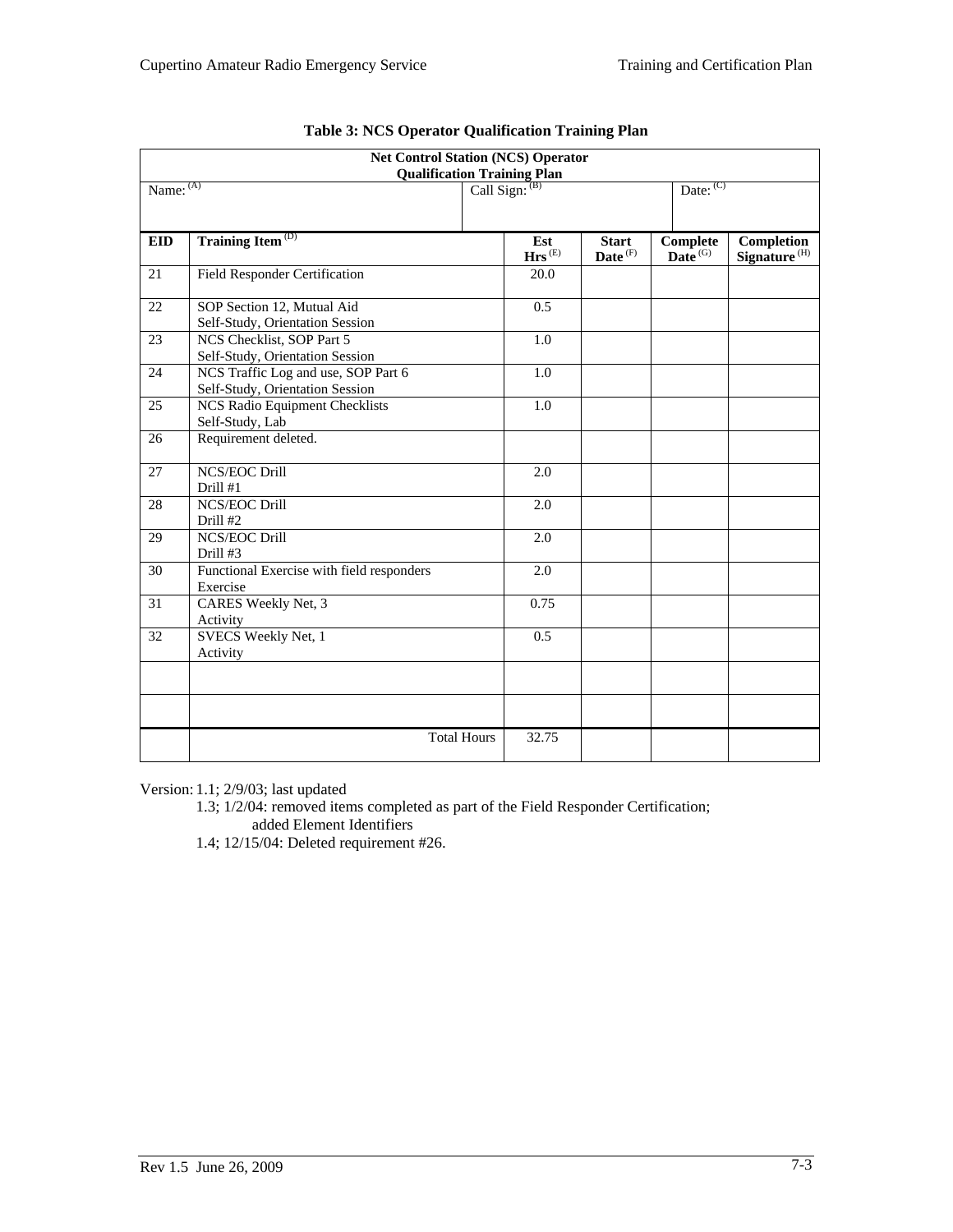| <b>EOC Radio Room Operator</b><br><b>Qualification Training Plan</b> |                                                                                                 |  |                             |                                     |                        |                                        |
|----------------------------------------------------------------------|-------------------------------------------------------------------------------------------------|--|-----------------------------|-------------------------------------|------------------------|----------------------------------------|
| Name: (A)                                                            |                                                                                                 |  | Call Sign: (B)              |                                     | Date: $(C)$            |                                        |
|                                                                      |                                                                                                 |  |                             |                                     |                        |                                        |
| ID                                                                   | Training Item <sup>(D)</sup>                                                                    |  | Est<br>$\mathbf{Hrs}^{(E)}$ | <b>Start</b><br>Date <sup>(F)</sup> | Complete<br>Date $(G)$ | Completion<br>Signature <sup>(H)</sup> |
| 41                                                                   | Field Responder Certification                                                                   |  | 15.0                        |                                     |                        |                                        |
| 42                                                                   | EOC Radio Room Operator Checklist, SOP Part 5<br>Self-Study, Orientation Session                |  | 1.0                         |                                     |                        |                                        |
| 43                                                                   | EOC Radio Room Operator Message forms and use,<br>SOP Part 6<br>Self-Study, Orientation Session |  | 1.0                         |                                     |                        |                                        |
| 44                                                                   | EOC Radio Room Equipment Checklists, SOP Part<br>5, Self-Study, Lab                             |  | 1.0                         |                                     |                        |                                        |
| 45                                                                   | Requirement deleted.                                                                            |  |                             |                                     |                        |                                        |
| 46                                                                   | <b>NCS/EOC Drill</b><br>Drill #1                                                                |  | 2.0                         |                                     |                        |                                        |
| 47                                                                   | <b>NCS/EOC Drill</b><br>Drill #2                                                                |  | 2.0                         |                                     |                        |                                        |
| 48                                                                   | NCS/EOC Drill<br>Drill #3                                                                       |  | 2.0                         |                                     |                        |                                        |
| 49                                                                   | Functional Exercise with field responders<br>Exercise                                           |  | 2.0                         |                                     |                        |                                        |
|                                                                      |                                                                                                 |  |                             |                                     |                        |                                        |
|                                                                      |                                                                                                 |  |                             |                                     |                        |                                        |
|                                                                      | <b>Total Hours</b>                                                                              |  | 26.0                        |                                     |                        |                                        |

|  |  |  | Table 4: EOC Radio Room Operator Qualification Training Plan |
|--|--|--|--------------------------------------------------------------|
|  |  |  |                                                              |

Version: 1.1; 2/9/03; last updated

1.3; 1/2/04: removed items completed as part of the Field Responder Certification;

added Element Identifiers

1.4; 12/15/04: deleted requirement #45.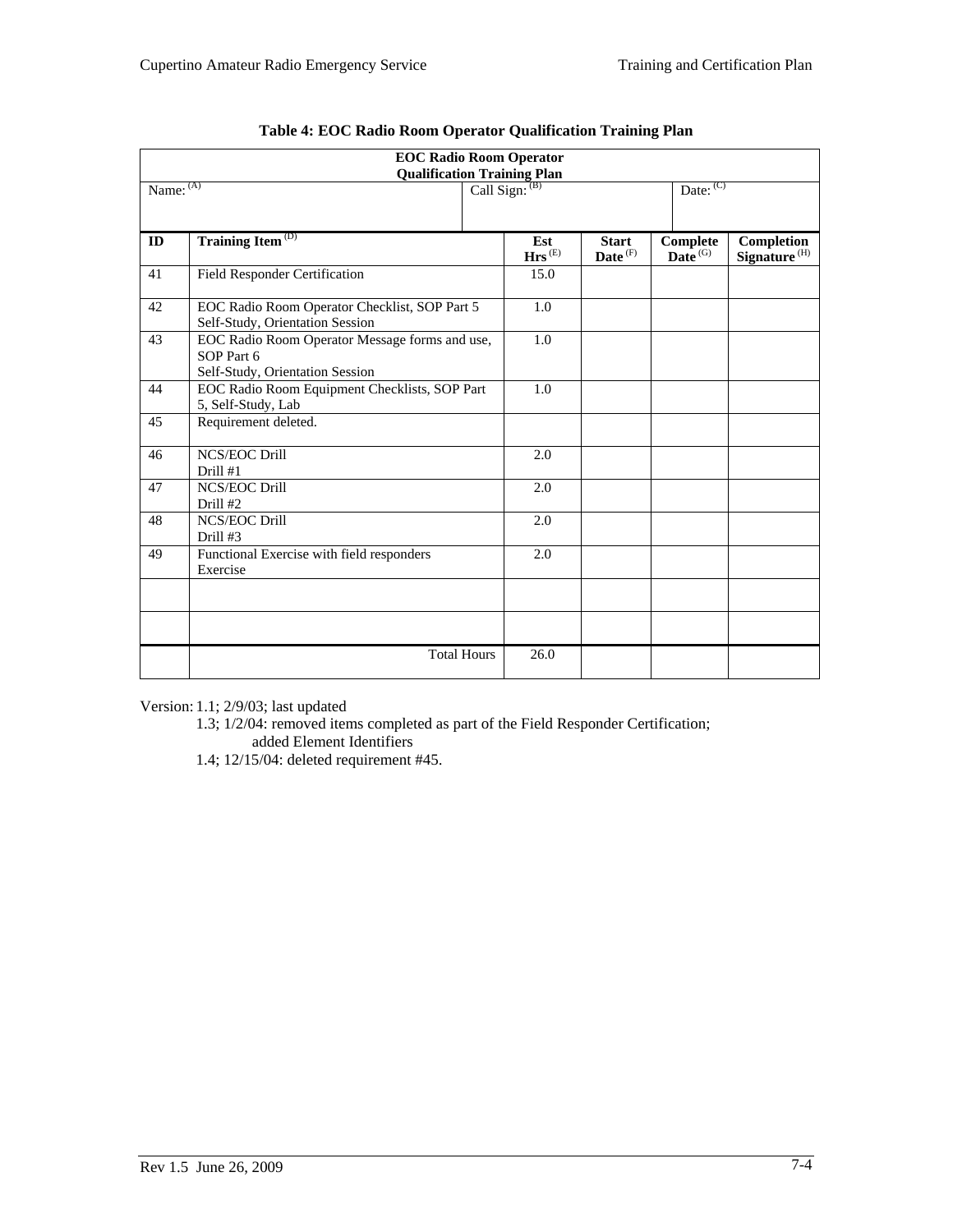| <b>Shift Supervisor</b><br><b>Qualification Training Plan</b> |                                                                                           |                             |                            |                              |                                        |
|---------------------------------------------------------------|-------------------------------------------------------------------------------------------|-----------------------------|----------------------------|------------------------------|----------------------------------------|
| Name: (A)                                                     |                                                                                           | Call Sign: (B)              |                            | Date: $(C)$                  |                                        |
| ID                                                            | Training Item <sup>(D)</sup>                                                              | Est<br>$\mathbf{Hrs}^{(E)}$ | <b>Start</b><br>Date $(F)$ | Complete<br>Date $\rm^{(G)}$ | Completion<br>Signature <sup>(H)</sup> |
| 61                                                            | NCS Operator Certification, or<br><b>EOC Radio Room Certification</b>                     | 29.25                       |                            |                              |                                        |
| 62                                                            | EC Checklist, SOP Part 5<br>Self-Study, Orientation Session                               | 1.0                         |                            |                              |                                        |
| 63                                                            | CARES Communication Plan, SOP Part 5, 6<br>Self-Study, Orientation Session                | 3.0                         |                            |                              |                                        |
| 64                                                            | ARRL Introduction to Amateur Radio Emergency<br>Communications Course (EC-001), Web Class | 25.0                        |                            |                              |                                        |
| 65                                                            | ARRL Intermediate Amateur Radio Emergency<br>Communications Course (EC-002), Web Class    | 25.0                        |                            |                              |                                        |
| 66                                                            | <b>ARRL Advanced Amateur Radio Emergency</b><br>Communications Course (EC-003), Web Class | 25.0                        |                            |                              |                                        |
| 67                                                            | City of Cupertino Communications Plan<br>Familiarization, Self-study                      | 1.0                         |                            |                              |                                        |
| 68                                                            | City of Cupertino Emergency Plan<br>Self-Study                                            | 1.0                         |                            |                              |                                        |
| 69                                                            | SEMS, ICS, Advanced<br>Self-Study                                                         | 3.0                         |                            |                              |                                        |
| 70                                                            | <b>Functional Exercise</b><br>Exercise                                                    | 2.0                         |                            |                              |                                        |
| 71                                                            | Shift Supervisor Drill<br>Drill                                                           | 2.0                         |                            |                              |                                        |
|                                                               |                                                                                           |                             |                            |                              |                                        |
|                                                               |                                                                                           |                             |                            |                              |                                        |
|                                                               |                                                                                           |                             |                            |                              |                                        |
|                                                               | <b>Total Hours</b>                                                                        | 117.25                      |                            |                              |                                        |

| <b>Table 5: Shift Supervisor Qualification Training Plan</b> |  |  |  |  |  |
|--------------------------------------------------------------|--|--|--|--|--|
|--------------------------------------------------------------|--|--|--|--|--|

Version: 1.1; 2/9/03; last updated

1.3; 1/2/04: removed items completed as part of the Field Responder, NCS, and EOC Certifications; added Element Identifiers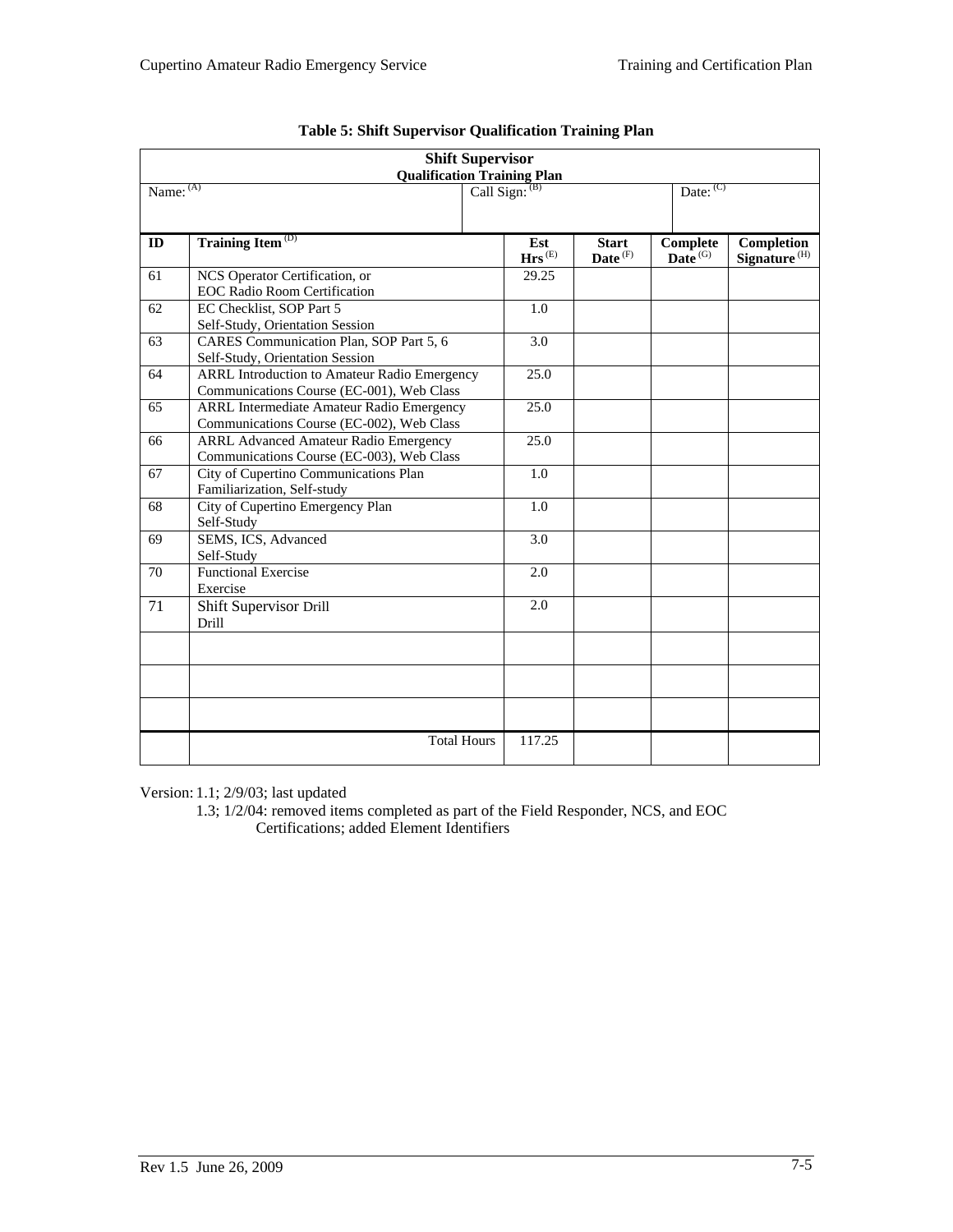#### **7.2 Evaluation Checklists**

This section contains instructions for completing the various CARES Evaluation forms for Certification Training. The form shall be used by the training mentors to record their observations of the performance and progress of the candidate during one-on-ones, drills, and exercises.

Block A. NAME: Print Candidate's name.

Block B. CALL SIGN: Print Candidate's Call Sign.

Block C. DATE: Enter month, day, year.

Block D. PERFORMANCE: This section contains job tasks and subtasks used as a basis for instructing and evaluating the Candidate.

Users of this form should review the definitions of all job subtasks and their respective performance indicators. These guidelines are to be used by all participants involved in training to ensure mutual understanding. This checklist is not all-inclusive and is not meant to limit the duties to be reviewed. The job task entitled "Other" is intended for additional use and adaptation.

a. Place check marks in the columns "OBSERVED" or "COMMENT" as follows:

> (1) OBSERVED: A check mark in this column indicates that the operation or procedure was observed during the period but that no significant comments are made.

(2) COMMENT: A check mark in this column indicates that the operation or procedure was observed during the period and is accompanied by a referenced comment in Block E.

b. During skill checks, in the RESULTS box, place the initials "S" for SATISFACTORY, "NI" for NEEDS IMPROVEMENT, and "UN" for UNSATISFACTORY." The terms are defined as follows:

> (1) SATISFACTORY: Indicates that the Candidates' observed performance in the session(s) meets expected performance requirements and indicates that the candidate demonstrates the ability to work independently for this performance item. Examples of exemplary performance and/or specific comments shall be stated in Block E of the form for each job subtask indicated.

(2) NEEDS IMPROVEMENT: Indicates that the Candidate's observed performance is acceptable at this stage of training, but must improve in order to meet certification requirements. Specific comments, along with suggestions or requirements for improvement, shall be stated in Block E of the form for each job subtask indicated.

(3) UNSATISFACTORY: Indicates that the Candidate's observed performance is unsatisfactory at this stage of training. Specific comments, suggestions, and recommendations for correcting each unsatisfactory job subtask shall be stated in Block E.

c. To certify on a certification skill check, all applicable items shall be marked satisfactory or not observed (N/O). If an item is marked "N/O", Block E shall indicate the method used to determine satisfactory performance/knowledge for that job subtask. If necessary, verbal questioning, simulation, or other methods will be used to demonstrate knowledge of a job subtask when not observed.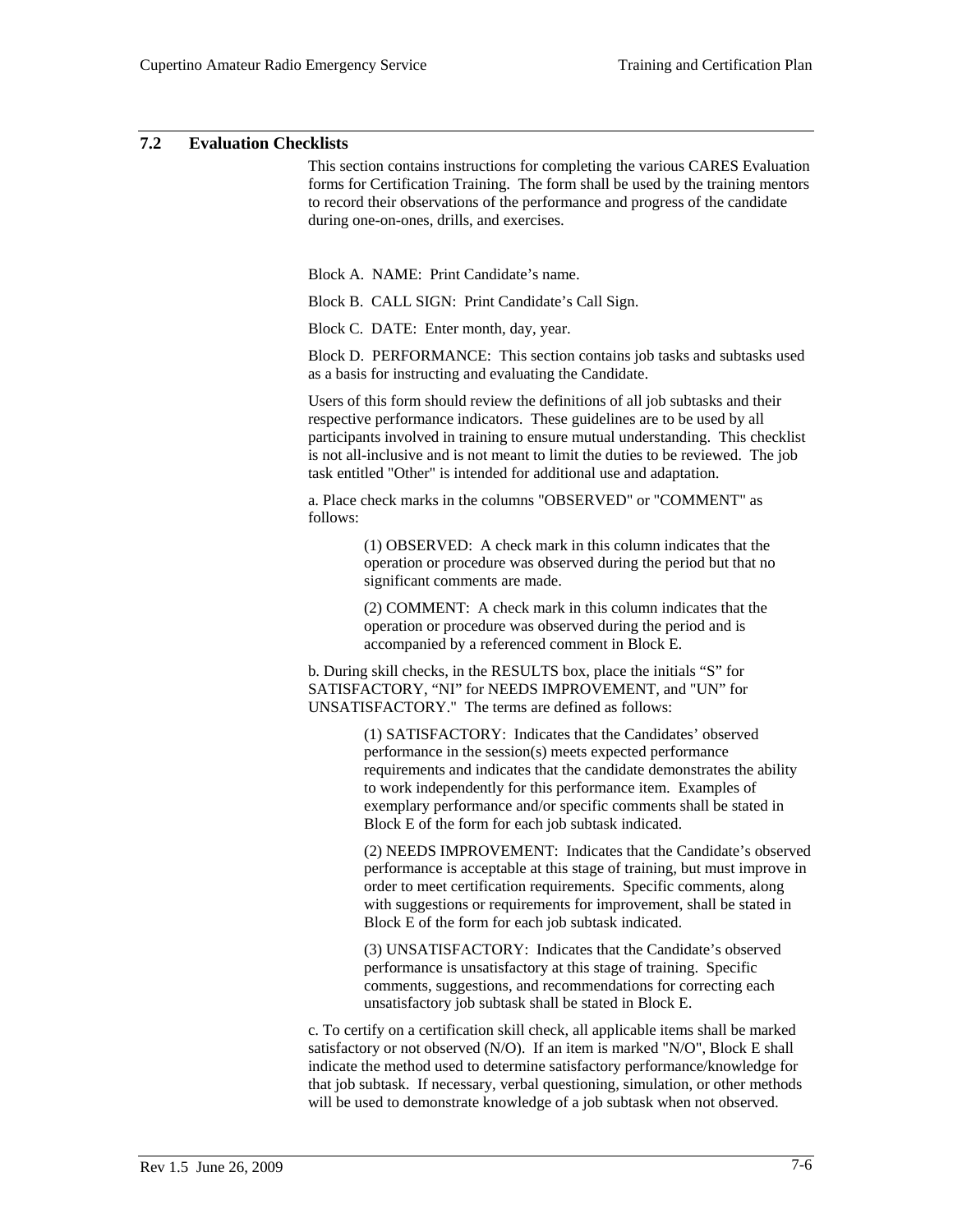d. If a job subtask is not applicable to a position being observed, it will be recorded as "N/A" (not applicable).

Block E. COMMENTS: Used by the Candidate or Mentor to document the Candidate's performance during the evaluation, skill-check sessions, and simulation training. The Candidate and Mentor will initial and date in this block.

Block F. RECOMMENDATION: This block will be used by the Mentor who conducted the skill check. The Mentor shall recommend one of the following:

a. Certification (when appropriate)

b. Continuation of training

c. Skill enhancement training

Block G. BY: Print and Sign by the Training Mentor or person making the recommendation.

Block H. DATE: Date of the recommendation.

Block J. APPROVED BY: The person accepting the recommendation and approving the certification.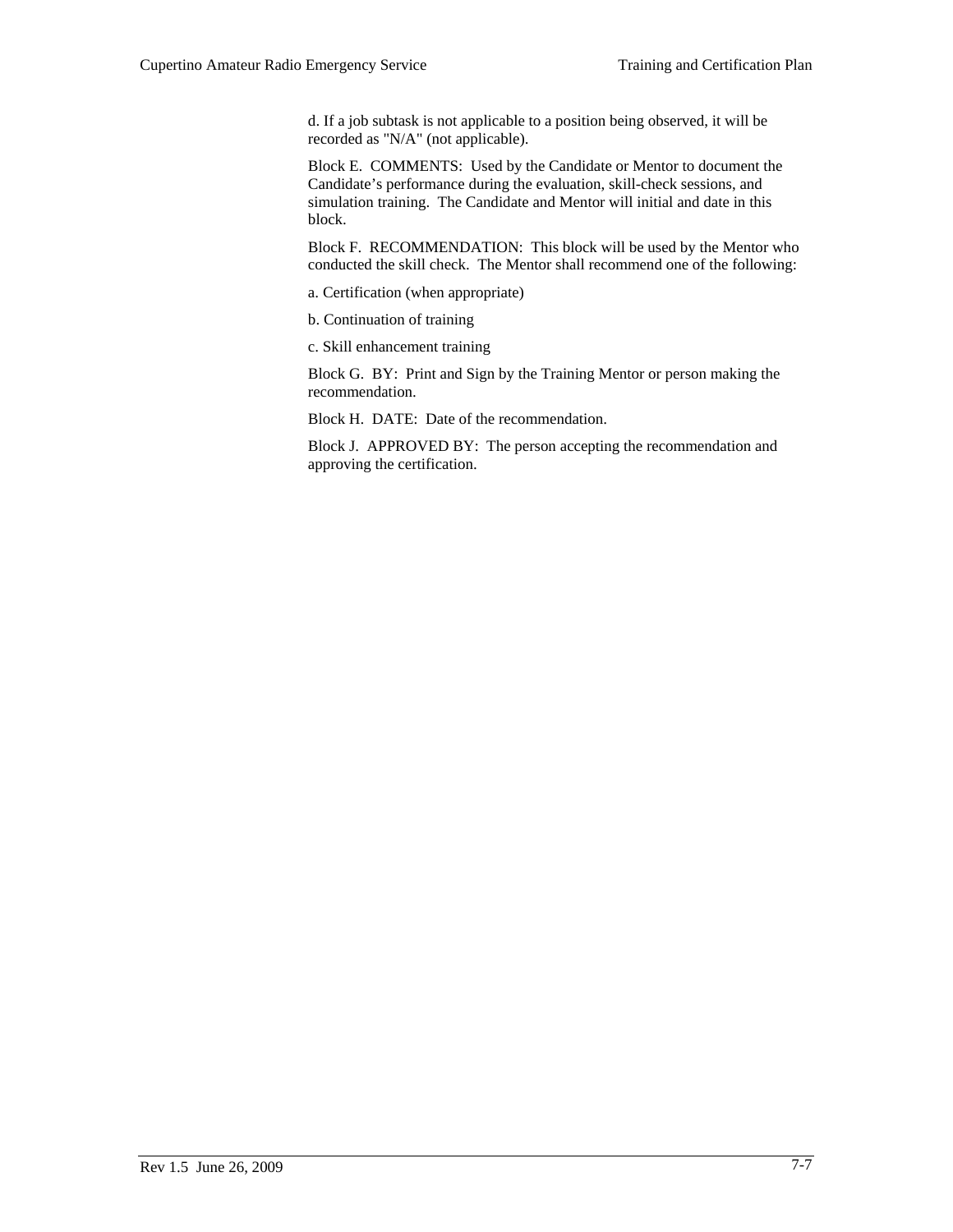| <b>Field Responder Certification</b><br><b>Evaluation Checklist</b> |                         |                                                                                           |             |          |         |
|---------------------------------------------------------------------|-------------------------|-------------------------------------------------------------------------------------------|-------------|----------|---------|
| Name: (A)                                                           |                         | Call Sign: $(B)$                                                                          | Date: (C)   |          |         |
|                                                                     | <b>Task</b>             | <b>Subtask</b>                                                                            | Observed    | Comments | Results |
|                                                                     | Control Judgment        | Importance of the assignment is understood.<br>1.                                         |             |          |         |
|                                                                     |                         | 2.<br>Positive situation control is maintained.                                           |             |          |         |
|                                                                     |                         | Effective field traffic management is performed.<br>3.                                    |             |          |         |
|                                                                     | Methods and             | Can accurately originate and receive third party traffic for a<br>4.                      |             |          |         |
|                                                                     | Procedures              | served agency.                                                                            |             |          |         |
|                                                                     |                         | Self-originates effective messages.<br>5.                                                 |             |          |         |
| $\widehat{\ominus}$                                                 |                         | Uses field message forms correctly.<br>6.<br>Manages assignment logs and paperwork.<br>7. |             |          |         |
|                                                                     | Equipment               | 8.<br>Equipment Basic Deployment GoKit is complete.                                       |             |          |         |
| Performance                                                         |                         | 9.<br>Sufficient battery power for an 8 hour response.                                    |             |          |         |
|                                                                     |                         | 10. Personal radio familiarity, operations, and control.                                  |             |          |         |
|                                                                     | Communication           | 11. Functions effectively as a team member.                                               |             |          |         |
|                                                                     |                         | 12. Communication is clear and concise.                                                   |             |          |         |
|                                                                     |                         | 13. Makes only necessary transmissions.                                                   |             |          |         |
|                                                                     |                         | 14. Uses appropriate communications protocol.                                             |             |          |         |
|                                                                     |                         | 15. Relief briefings are complete and accurate.                                           |             |          |         |
|                                                                     | Other                   |                                                                                           |             |          |         |
|                                                                     |                         |                                                                                           |             |          |         |
|                                                                     |                         |                                                                                           |             |          |         |
|                                                                     |                         |                                                                                           |             |          |         |
|                                                                     |                         |                                                                                           |             |          |         |
|                                                                     |                         |                                                                                           |             |          |         |
|                                                                     |                         |                                                                                           |             |          |         |
|                                                                     | Comment: <sup>(E)</sup> |                                                                                           |             |          |         |
|                                                                     |                         |                                                                                           |             |          |         |
|                                                                     |                         |                                                                                           |             |          |         |
|                                                                     |                         |                                                                                           |             |          |         |
|                                                                     |                         |                                                                                           |             |          |         |
|                                                                     |                         |                                                                                           |             |          |         |
|                                                                     |                         |                                                                                           |             |          |         |
|                                                                     |                         |                                                                                           |             |          |         |
|                                                                     |                         |                                                                                           |             |          |         |
|                                                                     |                         |                                                                                           |             |          |         |
|                                                                     | Recommendation: (F)     | $\overline{\mathrm{By:}}^{(\mathrm{G})}$                                                  | Date: $(H)$ |          |         |
|                                                                     |                         |                                                                                           |             |          |         |
|                                                                     |                         |                                                                                           |             |          |         |
|                                                                     | Approved By: (J)        |                                                                                           | Date:       |          |         |
|                                                                     |                         |                                                                                           |             |          |         |
|                                                                     |                         |                                                                                           |             |          |         |

# **Table 6: Field Responder Certification Evaluation Checklist**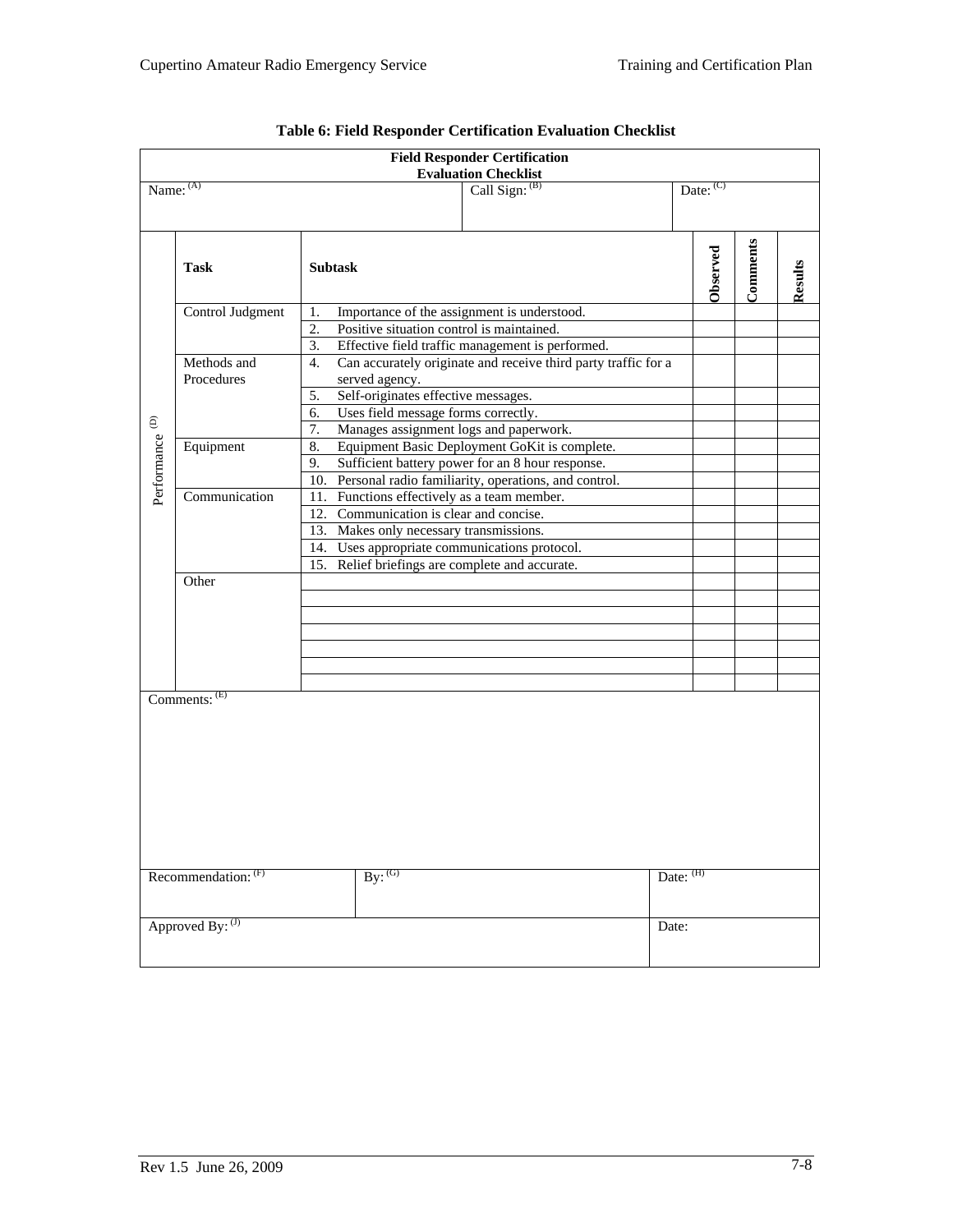|                                      |                                      |                                                                                                                                                                                                                                              | <b>Net Control Station (NCS) Operator Certification</b><br><b>Evaluation Checklist</b> |           |             |          |         |
|--------------------------------------|--------------------------------------|----------------------------------------------------------------------------------------------------------------------------------------------------------------------------------------------------------------------------------------------|----------------------------------------------------------------------------------------|-----------|-------------|----------|---------|
|                                      | Name: (A)                            |                                                                                                                                                                                                                                              | Call Sign: $(B)$                                                                       |           | Date: $(C)$ |          |         |
|                                      | <b>Task</b>                          | <b>Subtask</b>                                                                                                                                                                                                                               |                                                                                        |           | Observed    | Comments | Results |
|                                      | Control Judgment                     | Importance of the assignment is understood.<br>1.<br>$\overline{2}$ .<br>Positive situation control is maintained.<br>Effective management control of the net is demonstrated.<br>$\overline{3}$ .                                           |                                                                                        |           |             |          |         |
|                                      | Methods and<br>Procedures            | Manages the polling, prioritization, and directing of traffic<br>4.<br>for all net participants.<br>Keeps track of all stations present on the channel.<br>5.<br>Manages NCS logs and paperwork.<br>6.                                       |                                                                                        |           |             |          |         |
|                                      | Equipment                            | Demonstrates familiarization with NCS Radio operations and<br>7.<br>control.                                                                                                                                                                 |                                                                                        |           |             |          |         |
| Performance $^{\textrm{\tiny{(D)}}}$ | Communication                        | 8.<br>Functions effectively as a team member.<br>Communication is clear and concise.<br>9.<br>10. Makes only necessary transmissions.<br>11. Uses appropriate communications protocol.<br>Relief briefings are complete and accurate.<br>12. |                                                                                        |           |             |          |         |
|                                      | Other                                |                                                                                                                                                                                                                                              |                                                                                        |           |             |          |         |
|                                      | Comments: (E)<br>Recommendation: (F) | $By:$ <sup>(G)</sup>                                                                                                                                                                                                                         |                                                                                        | Date: (H) |             |          |         |
| Approved By: (J)                     |                                      |                                                                                                                                                                                                                                              |                                                                                        | Date:     |             |          |         |
|                                      |                                      |                                                                                                                                                                                                                                              |                                                                                        |           |             |          |         |

|  | Table 7: NCS Operator Certification Evaluation Checklist |  |  |
|--|----------------------------------------------------------|--|--|
|--|----------------------------------------------------------|--|--|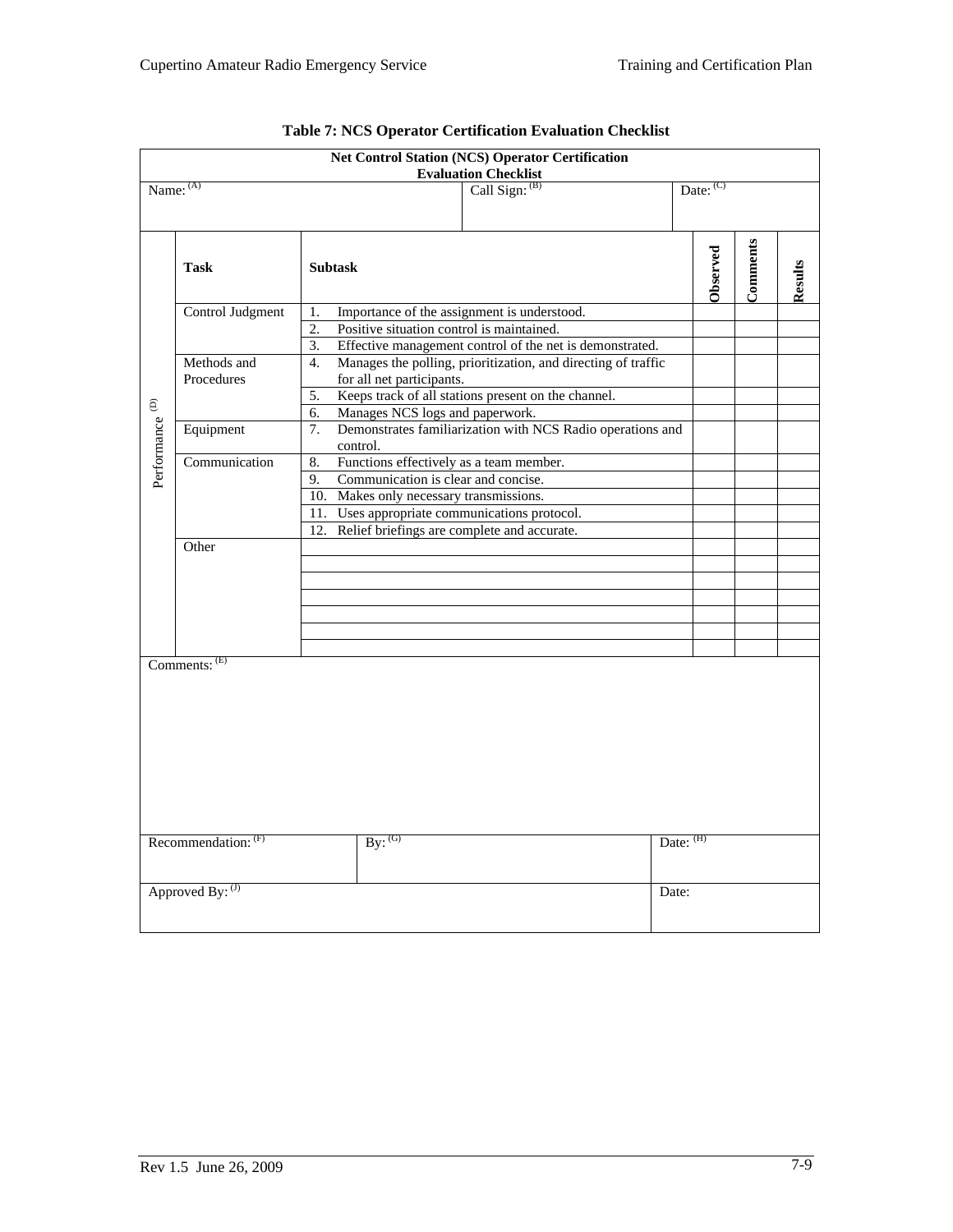|                                    |                                         | <b>EOC Radio Room Operator Certification</b><br><b>Evaluation Checklist</b>                                                                                                                                                                                |             |          |         |  |  |
|------------------------------------|-----------------------------------------|------------------------------------------------------------------------------------------------------------------------------------------------------------------------------------------------------------------------------------------------------------|-------------|----------|---------|--|--|
|                                    | Name: (A)                               | Call Sign: $(B)$                                                                                                                                                                                                                                           | Date: $(C)$ |          |         |  |  |
|                                    | <b>Task</b>                             | <b>Subtask</b>                                                                                                                                                                                                                                             | Observed    | Comments | Results |  |  |
|                                    | Control Judgment                        | Importance of the assignment is understood.<br>1.<br>2.<br>Positive situation control is maintained.<br>3.<br>Effective management control of the EOC is demonstrated.                                                                                     |             |          |         |  |  |
|                                    | Methods and<br>Procedures               | Keeps track of all pending in-coming or out-going messages.<br>4.<br>Demonstrates correct use of EOC logs and message forms.<br>5.<br>Understands EOC organization and structure<br>6.<br>Handles and resolves incomplete or poorly crafted messages<br>7. |             |          |         |  |  |
| $\widehat{\ominus}$<br>Performance | Equipment                               | Demonstrates familiarization with EOC Radio operations and<br>8.<br>control, all radios.<br>Can operate packet for the purpose of originating, sending,<br>9.<br>and receiving packet messages                                                             |             |          |         |  |  |
|                                    | Communication                           | 10. Functions effectively as a team member.<br>Communication is clear and concise.<br>11.<br>12. Makes only necessary transmissions.<br>13. Uses appropriate communications protocol.<br>14. Relief briefings are complete and accurate.                   |             |          |         |  |  |
|                                    | Other                                   |                                                                                                                                                                                                                                                            |             |          |         |  |  |
|                                    | Comments: (E)                           |                                                                                                                                                                                                                                                            |             |          |         |  |  |
|                                    | Recommendation: (F)<br>Approved By: (J) | $\overline{\mathrm{By:}}^{(\mathrm{G})}$<br>Date:                                                                                                                                                                                                          | Date: (H)   |          |         |  |  |
|                                    |                                         |                                                                                                                                                                                                                                                            |             |          |         |  |  |

| Table 8: EOC Radio Room Operator Certification Evaluation Checklist |  |  |
|---------------------------------------------------------------------|--|--|
|                                                                     |  |  |

Version: 1.5; 6/7/08; Added Packet operations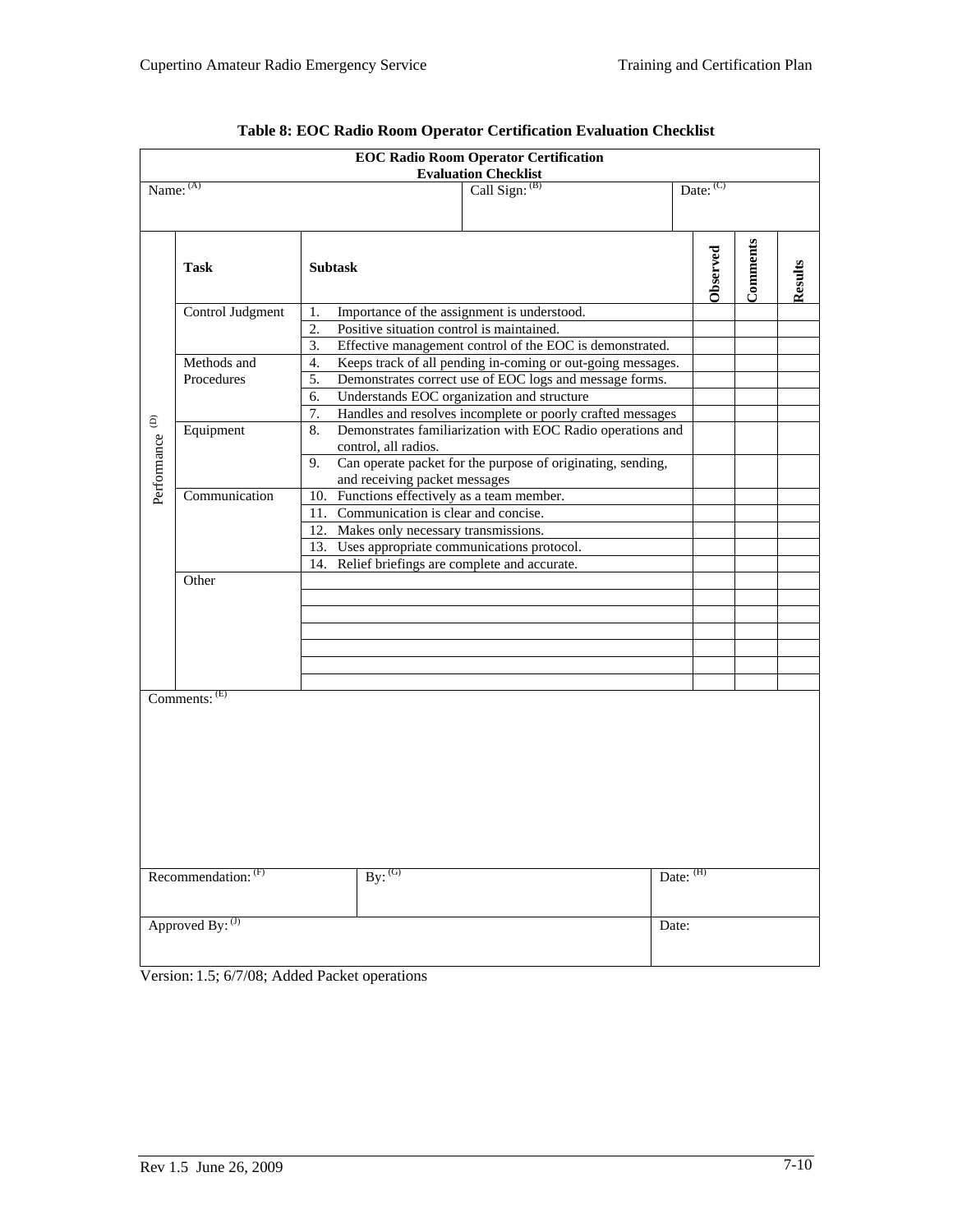|                                                                                 |                                         |                               |  | <b>Shift Supervisor Certification</b>                          |  |           |                                        |          |         |
|---------------------------------------------------------------------------------|-----------------------------------------|-------------------------------|--|----------------------------------------------------------------|--|-----------|----------------------------------------|----------|---------|
|                                                                                 |                                         |                               |  | <b>Evaluation Checklist</b>                                    |  |           |                                        |          |         |
| Name: $(A)$                                                                     |                                         |                               |  | Call Sign: (B)                                                 |  |           | $\overline{\text{Date:}}^{\text{(C)}}$ |          |         |
|                                                                                 |                                         |                               |  |                                                                |  |           |                                        |          |         |
|                                                                                 | <b>Task</b>                             | <b>Subtask</b>                |  |                                                                |  |           | Observed                               | Comments | Results |
|                                                                                 | Control Judgment                        | 1.                            |  | Importance of the assignment is understood.                    |  |           |                                        |          |         |
|                                                                                 |                                         | $\overline{2}$ .              |  | Positive situation control is maintained.                      |  |           |                                        |          |         |
|                                                                                 |                                         | 3.                            |  | Effective management control of the EOC and CARES Field        |  |           |                                        |          |         |
|                                                                                 |                                         | resources is demonstrated.    |  |                                                                |  |           |                                        |          |         |
|                                                                                 | Methods and                             | 4.                            |  | Able to assess the situation and make field assignments        |  |           |                                        |          |         |
|                                                                                 | Procedures                              | 5.                            |  | Demonstrates familiarization and correct use of EOC logs,      |  |           |                                        |          |         |
|                                                                                 |                                         | forms, and reports.           |  |                                                                |  |           |                                        |          |         |
|                                                                                 |                                         | 6.<br>capabilities.           |  | Demonstrates familiarization with CARES people                 |  |           |                                        |          |         |
| Performance <sup>(D)</sup>                                                      |                                         | 7.                            |  | Handles and resolves logistical, material, and resource issues |  |           |                                        |          |         |
|                                                                                 | Equipment                               | impacting the response.<br>8. |  | Demonstrates familiarization with CARES equipment              |  |           |                                        |          |         |
|                                                                                 |                                         |                               |  |                                                                |  |           |                                        |          |         |
| capabilities.<br>Communication<br>Functions effectively as a team member.<br>9. |                                         |                               |  |                                                                |  |           |                                        |          |         |
|                                                                                 | 10. Communication is clear and concise. |                               |  |                                                                |  |           |                                        |          |         |
|                                                                                 | 11. Makes only necessary transmissions. |                               |  |                                                                |  |           |                                        |          |         |
|                                                                                 |                                         |                               |  |                                                                |  |           |                                        |          |         |
| 12. Uses appropriate communications protocol.                                   |                                         |                               |  |                                                                |  |           |                                        |          |         |
| 13. Relief briefings are complete and accurate.<br>Other                        |                                         |                               |  |                                                                |  |           |                                        |          |         |
|                                                                                 |                                         |                               |  |                                                                |  |           |                                        |          |         |
|                                                                                 |                                         |                               |  |                                                                |  |           |                                        |          |         |
|                                                                                 |                                         |                               |  |                                                                |  |           |                                        |          |         |
|                                                                                 |                                         |                               |  |                                                                |  |           |                                        |          |         |
|                                                                                 |                                         |                               |  |                                                                |  |           |                                        |          |         |
|                                                                                 |                                         |                               |  |                                                                |  |           |                                        |          |         |
|                                                                                 | Comments: (E)                           |                               |  |                                                                |  |           |                                        |          |         |
|                                                                                 |                                         |                               |  |                                                                |  |           |                                        |          |         |
|                                                                                 |                                         |                               |  |                                                                |  |           |                                        |          |         |
|                                                                                 |                                         |                               |  |                                                                |  |           |                                        |          |         |
|                                                                                 |                                         |                               |  |                                                                |  |           |                                        |          |         |
|                                                                                 |                                         |                               |  |                                                                |  |           |                                        |          |         |
|                                                                                 |                                         |                               |  |                                                                |  |           |                                        |          |         |
|                                                                                 |                                         |                               |  |                                                                |  |           |                                        |          |         |
|                                                                                 |                                         |                               |  |                                                                |  |           |                                        |          |         |
|                                                                                 |                                         |                               |  |                                                                |  |           |                                        |          |         |
|                                                                                 | Recommendation: (F)                     | By: (G)                       |  |                                                                |  | Date: (H) |                                        |          |         |
|                                                                                 |                                         |                               |  |                                                                |  |           |                                        |          |         |
|                                                                                 |                                         |                               |  |                                                                |  |           |                                        |          |         |
|                                                                                 | Approved By: (J)                        |                               |  |                                                                |  | Date:     |                                        |          |         |
|                                                                                 |                                         |                               |  |                                                                |  |           |                                        |          |         |
|                                                                                 |                                         |                               |  |                                                                |  |           |                                        |          |         |

| Table 9: Shift Supervisor Certification Evaluation Checklist |
|--------------------------------------------------------------|
|--------------------------------------------------------------|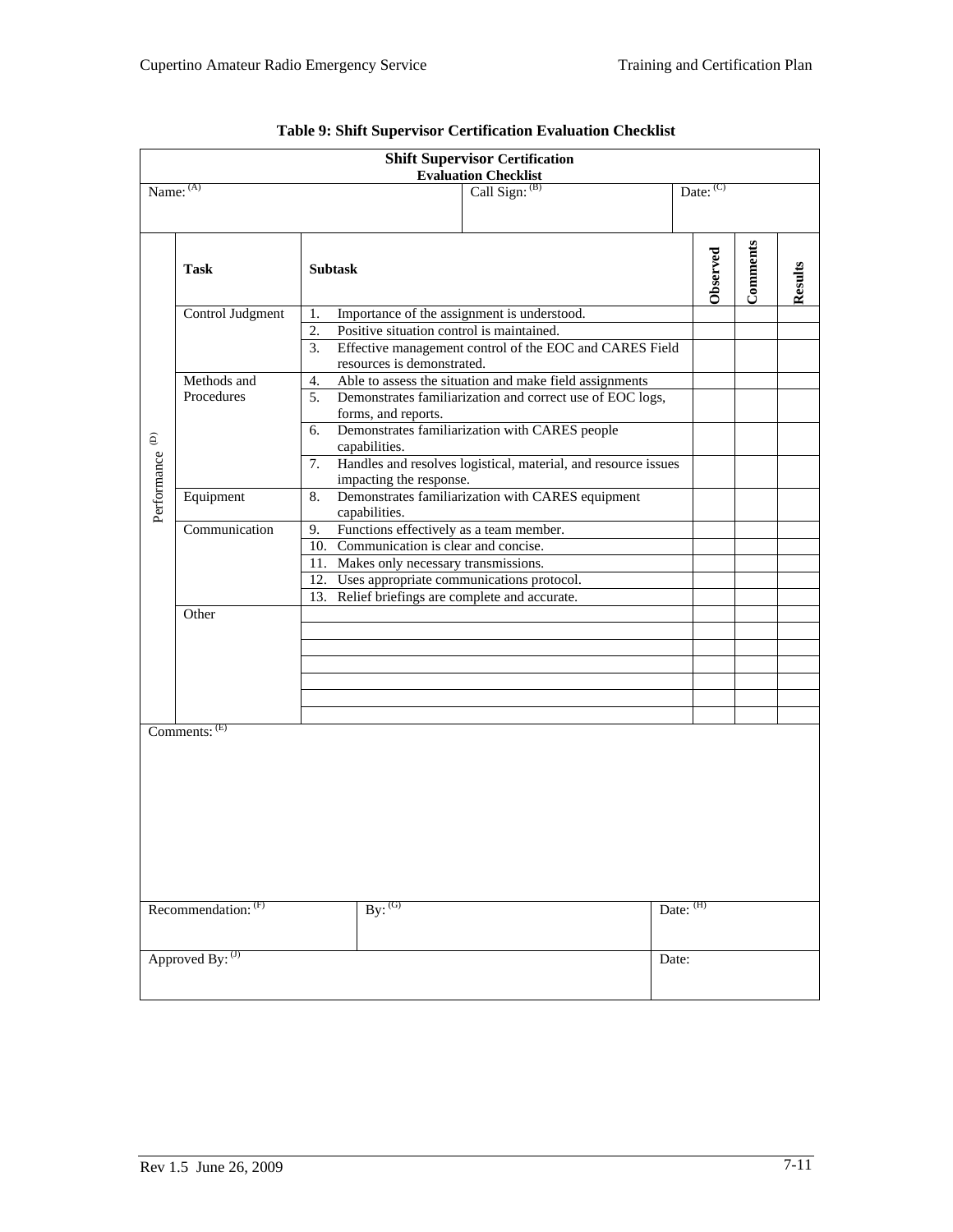#### **7.3 Certification Records**

A certification record will be created for each CARES member and be a part of their record. This record will include the following:

Block A. NAME: Print CARES Member name.

Block B. CALL SIGN: Print Member Call Sign.

Block C. DATE: Enter month, day, year of registration with CARES.

Block D. CERTIFICATE TITLE: Enter the title of the certificate.

Block E. CERTIFICATE NUMBER: Enter the certificate number. If no number is associated with the certificate, enter "N/A."

Block F. DATE ISSUED: Enter the date of issuance as shown on the certificate. If no date is shown on the certificate, enter the date of the entry.

Block G. SIGNATURE OF ISSUER: The issuer shall initial in this block.

| <b>Record of Certification</b><br>Cupertino ARES/RACES<br>  Call Sign: (B) |                                                        |                          |                                   |  |
|----------------------------------------------------------------------------|--------------------------------------------------------|--------------------------|-----------------------------------|--|
| Name: (A)                                                                  |                                                        |                          | Date: $(C)$                       |  |
| CERTIFICATE TITLE $^{(D)}$                                                 | <b>CERTIFICATE</b><br>$\mathbf{NUMBER}^{(\mathrm{E})}$ | DATE ISSUED $^{\rm (F)}$ | SIGNATURE OF ISSUER $^{\rm{(G)}}$ |  |
|                                                                            |                                                        |                          |                                   |  |
|                                                                            |                                                        |                          |                                   |  |
|                                                                            |                                                        |                          |                                   |  |
|                                                                            |                                                        |                          |                                   |  |
|                                                                            |                                                        |                          |                                   |  |
|                                                                            |                                                        |                          |                                   |  |
|                                                                            |                                                        |                          |                                   |  |
|                                                                            |                                                        |                          |                                   |  |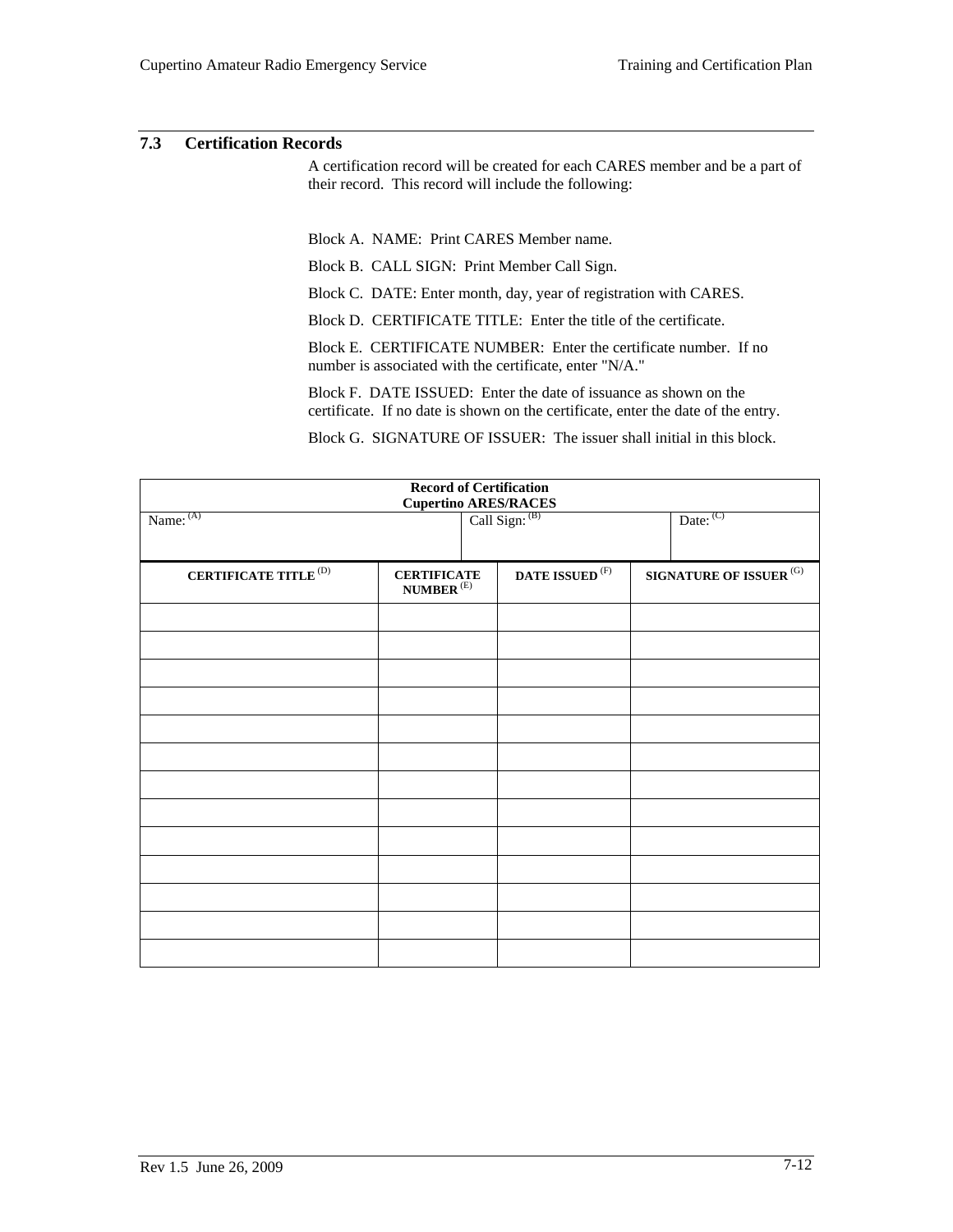# **8 Training Curriculum**

# **8.1 CARES Orientation**

| Description:  | This is a 1-hour face-to-face Orientation Session to provide<br>new CARES members with an understanding about who<br>CARES is, what CARES does, and how to get started as an<br>active member.                                                                                                                                                                                                                                                                                                                 |
|---------------|----------------------------------------------------------------------------------------------------------------------------------------------------------------------------------------------------------------------------------------------------------------------------------------------------------------------------------------------------------------------------------------------------------------------------------------------------------------------------------------------------------------|
| Prerequisite: | Review the following material<br>SOP Section 1, Introduction<br>SOP Section 2, Organization<br>$\bullet$<br>SOP Section 3, City Hazards<br>SOP Section 4, Served Agencies<br>SOP Section 5.2.1, Frequency List<br>٠<br>SOP Section 7.1, Telephone Tree Procedure<br>SOP Section 7.2, Preliminary Damage Assessment<br>٠<br>Procedure<br><b>Training Plan</b><br>٠                                                                                                                                              |
| Audience:     | New members, orientation to be scheduled by the assigned<br>Mentor.                                                                                                                                                                                                                                                                                                                                                                                                                                            |
| Objective:    | At the end of this training, you will understand or will be able<br>to identify the following:<br>The mission of CARES<br>The different roles that CARES members take on<br>The City Emergency Response organization and how<br>CARES fits in<br>The city hazards that Cupertino faces<br>The served agencies and their needs<br>٠<br>The frequencies CARES uses<br>٠<br>The process for checking into a CARES net<br>$\bullet$<br>Be able to program and maintain their radio's frequency<br>٠<br>assignments |
| References    | CARES Standard Operating Procedures, Revision 3.0                                                                                                                                                                                                                                                                                                                                                                                                                                                              |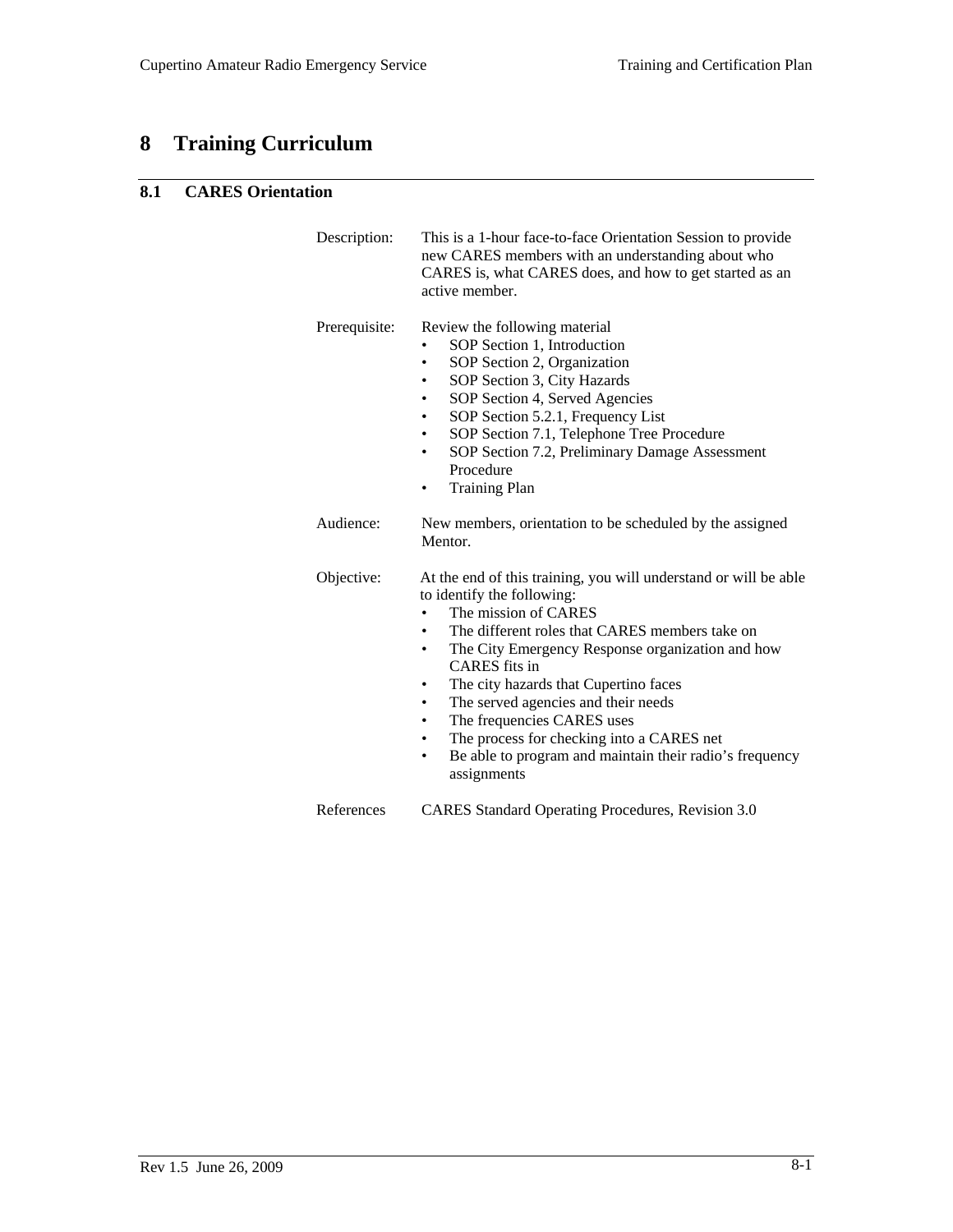# **8.2 Message Handling Orientation**

| Description:  | This 1 hour Orientation Session that reviews the procedures<br>and techniques for passing traffic between two CARES<br>stations (Field to Field, or Field to EOC).                                                                                      |
|---------------|---------------------------------------------------------------------------------------------------------------------------------------------------------------------------------------------------------------------------------------------------------|
| Prerequisite: | None                                                                                                                                                                                                                                                    |
| Audience:     | <b>Field Responders</b><br><b>NCS</b> Operators<br><b>EOC Radio Room Operators</b>                                                                                                                                                                      |
| Objective:    | At the end of this Session, you will understand the following:<br>Message handling logistics<br>٠<br>The process for checking into a CARES net<br>$\bullet$<br>Message formatting<br>$\bullet$<br>Understand and assign message priorities<br>$\bullet$ |
| References    | CARES Standard Operating Procedures, Revision 3.0<br>Message Handling Handout                                                                                                                                                                           |

# **8.3 Field Responder Online Resources**

| SOP Part 2, Section 5                               |
|-----------------------------------------------------|
| SOP Part 2, Section 6                               |
| SOP Part 2, Section 7.2, 7.3, 7.4                   |
| SOP Part 2, Section 8                               |
| SOP Part 2, Section 11                              |
| SOP Part 5                                          |
| http://www.redcross.org/services/disaster/keepsafe/ |
| http://www.scc_ares_races.org/sems.htm              |
| SOP Part 6                                          |
| <b>CARES</b> Presentations                          |
| SOP Part 3, Section 11                              |
| http://training.fema.gov/EMIWeb/Is/is100.asp        |
| http://training.fema.gov/EMIWeb/Is/is200.asp        |
| http://training.fema.gov/EMIWeb/Is/is700.asp        |
|                                                     |
|                                                     |